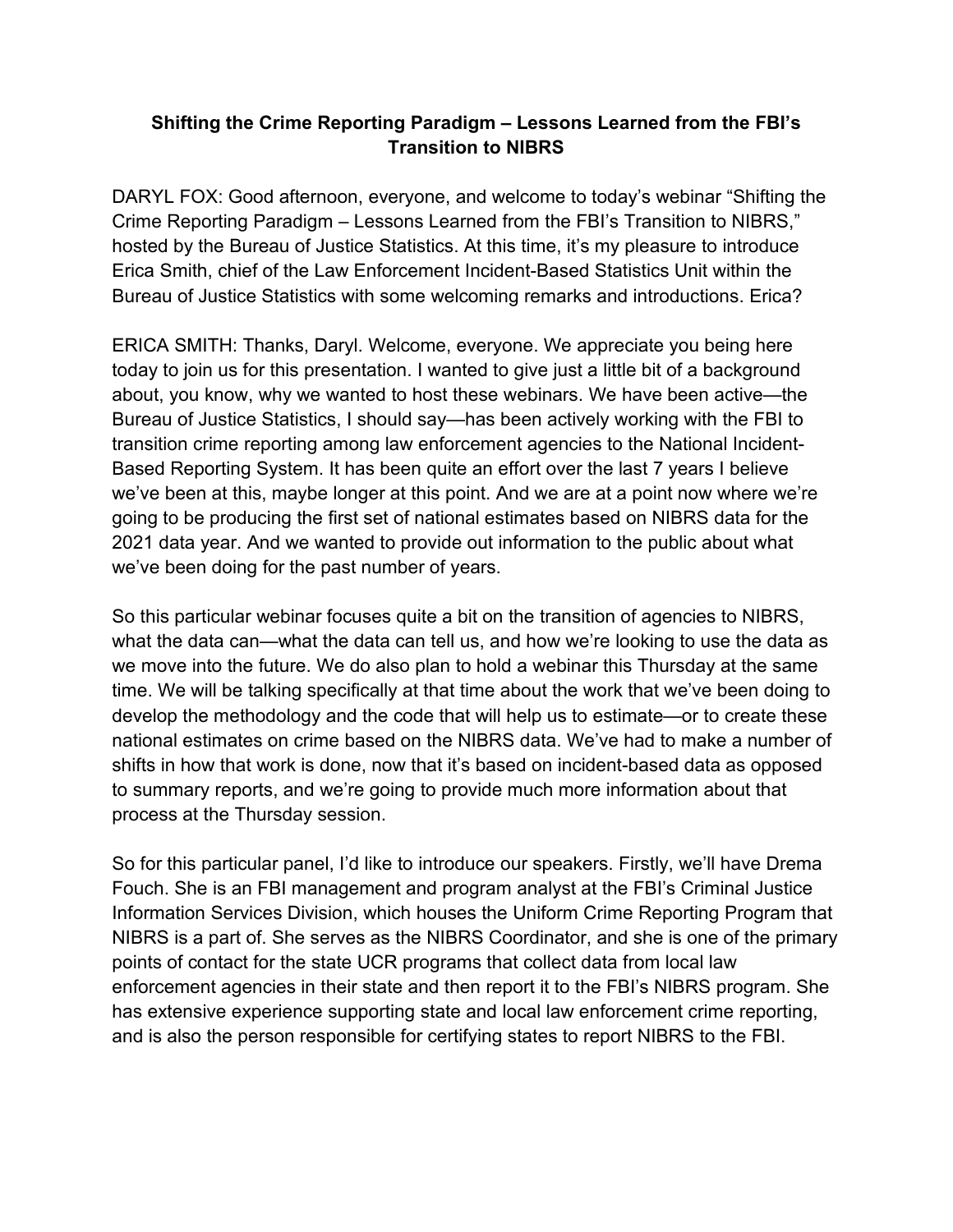available, we will then hear from Kimberly Martin, who is a statistician at the Bureau of conducting research and data collection in the field of criminal justice, and she is our resident expert on NIBRS data analysis at BJS. And after Drema speaks and provides a bit of an overview of where we've been and where we are now with NIBRS and some of the other resources that the FBI has Justice Statistics. She works with me in the Law Enforcement Incident-Based Statistics Unit. She manages the BJS NIBRS analytics portfolio, and she's also been doing a lot of work over the last several years on modernizing our data—our data platform to support this large-scale set of information. She has about 20 years of experience

resident expert on NIBRS data analysis at BJS.<br>So with that, I believe that I will turn it over to Drema to provide us an update on the NIBRS transition and some additional information about resources from the FBI. Drema?

 give you just a quick "where we've been" and "where we are now" about the FBI's NIBRS transition. So let's compare where we were at from 2016 to where we are today. DREMA FOUCH: Hello, everyone. As Erica stated, I'm Drema Fouch, and I'm going to

NIBRS today, and that's a 35% increase from where we were at in 2016. We started the NIBRS transition within the UCR Program in January of 2016. That's when it kicked off. And at that time, we had just over 6,600 agencies that were reporting NIBRS data, and those agencies represented 37.2% of the total agencies reporting and 29.5% of the population covered. Today, I'm pleased to announce that we are at over 11,500 agencies reporting NIBRS. That's an increase of over 4,900 agencies from where we were at in 2016. And those agencies represent 61.2% of the total agencies reporting or 24% of an increase. And then we are at 64.5% of the population covered by

NIBRS certification. So state participation, when we started our transition in 2016, we had 16 states that were NIBRS-only reporters. We had 17 states that we referred to as hybrids. That meant that there were agencies that were reporting NIBRS data, but there was also agencies still reporting the summary-based data to the FBI. Then we had two states that did not have UCR programs, and there were 15 states that were summary-only submitters. In 2022, we still have the 18 NIBRS-only states. We have 30 that are partial NIBRS reporting states, which means that the data that we're getting from those states, it's NIBRS data and the other agencies are not participating because they haven't successfully transitioned yet. And then I have two states that I'm working with toward

So here is just a visual of the information I just provided. The darker blue on the map are those states that are the fully NIBRS-submitting states. The lighter shades of blue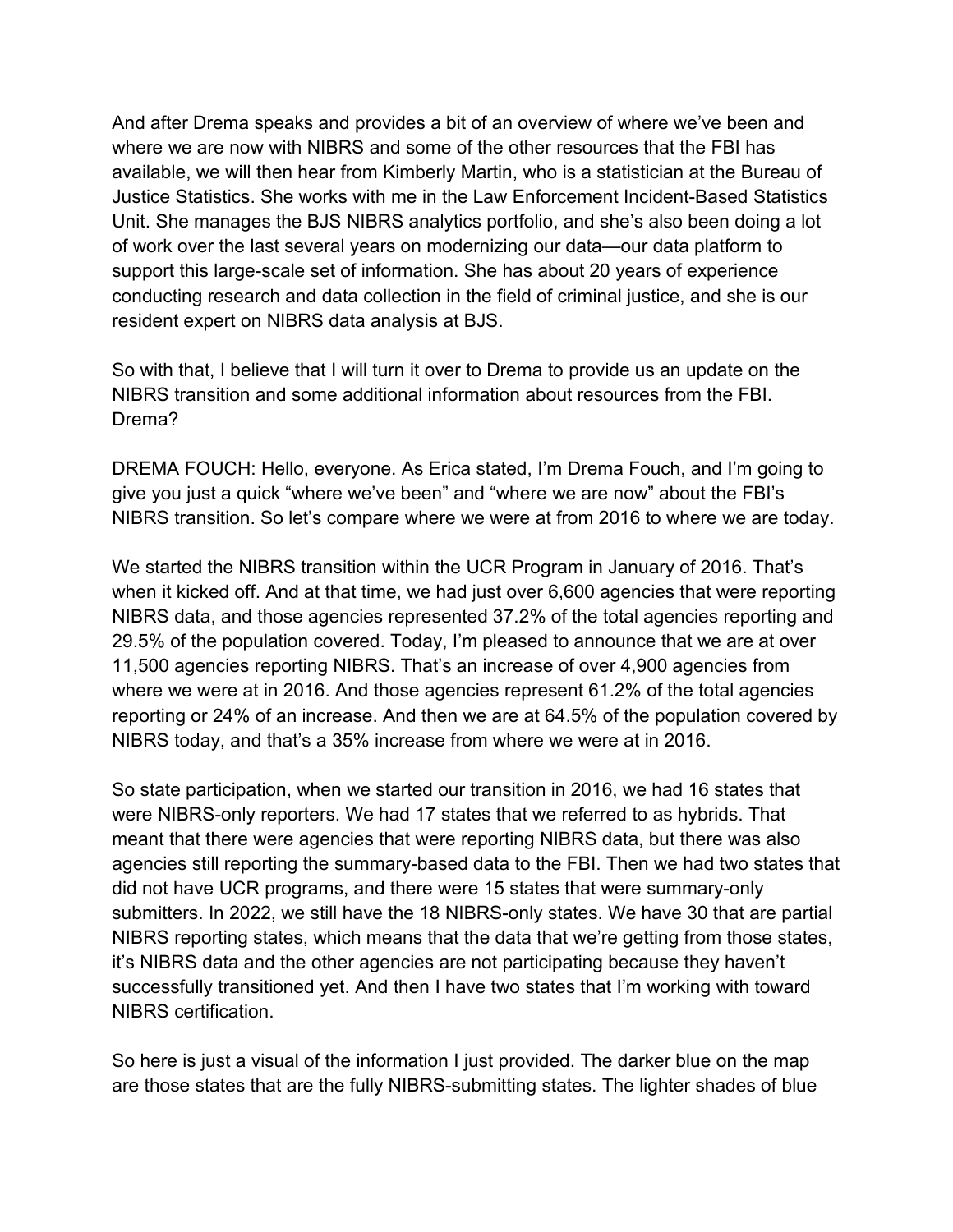working toward certification. represent those partial NIBRS states, and then the two states in gray are those that are

 to help states and agencies, and that's our NIBRS technical documentation. We do Then, of course, we have the NIBRS subject matter expertise. That will include myself, NIBRS training. Some of the resources that we have available in these resources are always available have data integration support. This support is particular to the XML submission process. our training staff, and others within the UCR Program. And we always offer no-cost

 provide back to us as far as feedback or any concerns that you want to express, you out to the FBI. Thank you. I'm going to turn it over to my colleague at BJS, Kimberly And then I wanted to provide you some contact information if you would need to reach out to the FBI UCR Program about NIBRS. We do have a website, and that site is listed. We also have an email address. If you have questions or anything that you want to can use that email address. You can call us at the phone number listed. And then I also provided contact information for our training staff as—it's a phone number and an email. So feel free to use any of those methods of communication if you would need to reach Martin.

 KIMBERLY MARTIN: Thank you, Drema. Good afternoon, everyone. My name's those issues Kimberly Martin, I'm a statistician at BJS. As Erica mentioned earlier, I work with her in the law—in Law Enforcement Incident-Based Statistics Unit. I'm going to be talking today about a couple of things Drema mentioned, but I want to elaborate on a few of

 within which we use the data for statistical reports. So I want to talk about that for a few minutes and then discuss the efforts that we have ongoing at BJS that speak to these issues that we said we would cover today. Just wanted to give an overview of the National Crime Statistics Exchange Program that BJS spearheaded in partnership with CJIS, just briefly kind of talk about the ways that our focus on reporting and transitioning are a little bit different, considering the context

 the data? And then what kind of playbook can we come up with to help agencies and years, which is, how do we report out crime rates using the NIBRS data, because now there's so many data elements and now there's over 50 different offenses that they You know, how are we assisting agencies in transitioning to NIBRS? How are we using states answer some of the questions that they have been putting to us for the last 2 could report out on. How should we calculate crime rates? You know, can we—you know, what can we treat as a reliable unit of analysis when we're using NIBRS data?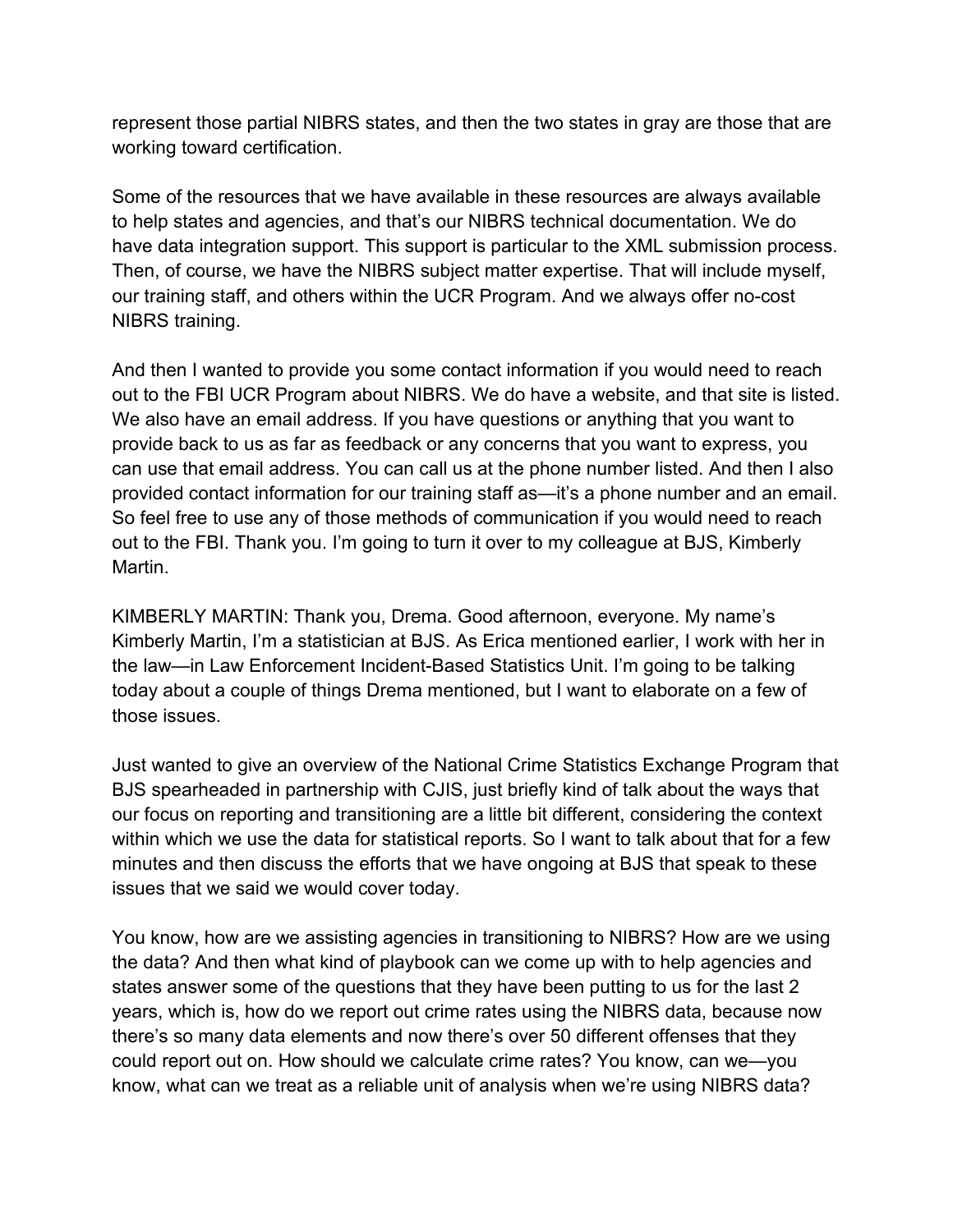level? Those are the types of questions that we've been getting. And because NIBRS, relatively new, believe it or not, even though we've been talking about it since the '80s. Should it be at the agency level, the state level, or should we only look at the national in terms of being the basis for statistical data collection at the federal level, it is still

 So I'm going to talk a little bit about what BJS has been doing on that front for the last NIBRS. And BJS's role in this effort started back really in earnest in 2015, when we started fielding solicitations to support states and agencies as they transition to NIBRS. financial—both—and technical. couple of years. So as you all know, January 2021 was the deadline to transition to So that was our first goal, was to provide that technical assistance and that support,

 along well and we've got almost two-thirds of the country, you know, reporting NIBRS you know, our other stakeholders, especially state SACs, state UCR programs, to inform how others might want to use the data. But then we're really sort of starting to get into the other piece, the phase two of our goals for NCS-X, which is that we've got to take the data and, you know, we got an increasing amount of data coming in. Drema just showed you the highlights on the transition status as of 2022. You know, now that we've got this transition and it's moving data, the pressing question is, how do we develop methodologies and procedures to both produce these estimates, you know, for states, regions, at the national level when we don't have everyone reporting? And then what are some of the considerations that we have had to wrestle with for how to use these data and can those considerations and what we've been trying to do with it provide some lessons or some guidance for, researchers at the federal level? We want to be able to kind of share those experiences

 kind of to piggyback off of Drema. And then the bulk of what I want to talk about this standardize a structure or a template for ways that you can display the NIBRS data. And that we can provide. But essentially, it's a guide to understanding what are the key own state, your own law enforcement agency. So I'm going to touch just briefly on a few NIBRS coverage and transition status points, afternoon is what we can learn from NIBRS in terms of the types of data elements, coverage that it provides, how we're using the NIBRS data at the state level or so-called full reporter states, issues that we are working through right now in terms of how to I've got examples from topical base reports that I'm going to discuss today on topics of sexual assault, robbery. If we have time, we have some firearm victimization examples points, data elements from the NIBRS data that you could pull out to leverage for your

 to develop at BJS to support the NIBRS data analysis. And when I say support, I mean And then I want to review some of the tools that I've been trying—that we've been trying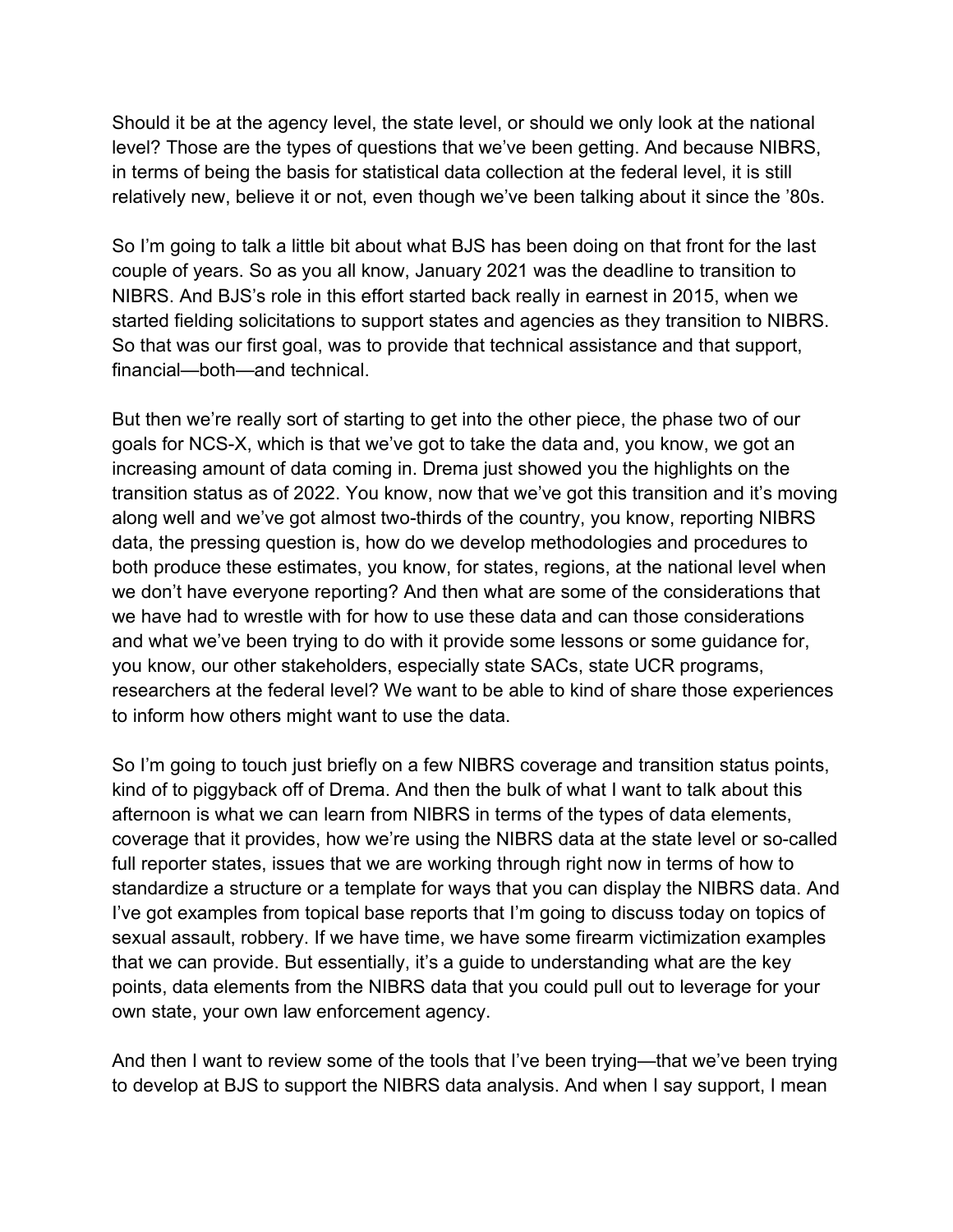these things in development [INDISTINCT] abstracts, so you're going to see some examples, some early, I guess, mockups of what that looks like as we are wrapping up caveat I would put on today's talk is that a lot of this is still in development. support in terms of showing people, demonstrating visually what they can do with the data. But a key centerpiece of what we're trying to do is to make the data much more accessible to the public. And we want to do it in a way that's very fast and [INDISTINCT] you can go into a data visualization and analysis tool online, you can generate visual graphs of your [INDISTINCT] you can generate crosstabulations [INDISTINCT] all of the development phase and getting ready to roll this product out. So that's the one

 crime incident is reported by, you know, the community, let's say, a victim or someone in the community, a third party reports it or an officer. And then it gets filtered down to questions of was an incident founded? Was a report even taken? All of those are things incidents that are unfounded in NIBRS. So the first thing I want to touch on is what can the data tell us, and one of the common issues that we have had to wrestle with is that the way that these data are submitted and structured does kind of lend itself to some data quality issues that we have had to wrestle with. How the data get reported from the local law enforcement agency to the state and then to the federal level will impact, you know, for example, data quality and completeness in terms of the data elements that they complete. You know, the reported that we can't see, right, at our level, at the federal level. We currently have no flag for

incidents that are unfounded in NIBRS.<br>And so this is how the data gets ingested. We take essentially everything you see in findings, arrest clearance information, any additional outcomes, let's say for example, behind the scenes that generates these data. that second box, the data recorded in the law enforcement's records management system. That all gets recorded at the local level and all these follow-up investigation an injury becomes a homicide, all of those then get updated on that record after the fact. And so there's really a process that, you know, you have to appreciate that's happening

 that we went—she went all the way back to 2016. But I mean, just looking from 2018, when we had 43% of agencies reporting. By 2020, it was up to 57%. And so essentially, it's a stream from the local law enforcement agencies, including tribal, up to the state unit—state Uniform Crime Reporting program and then that pipeline, that local data pipeline, then goes to its final destination, which is the FBI's UCR Program. And this is part of the reason why it does take a little bit of lag time between when crime incidents are reported and when we do see them at the federal level. Some of the considerations that we have in using the data for statistical purposes has to do, obviously, with this coverage. And Drema touched on this already, you know,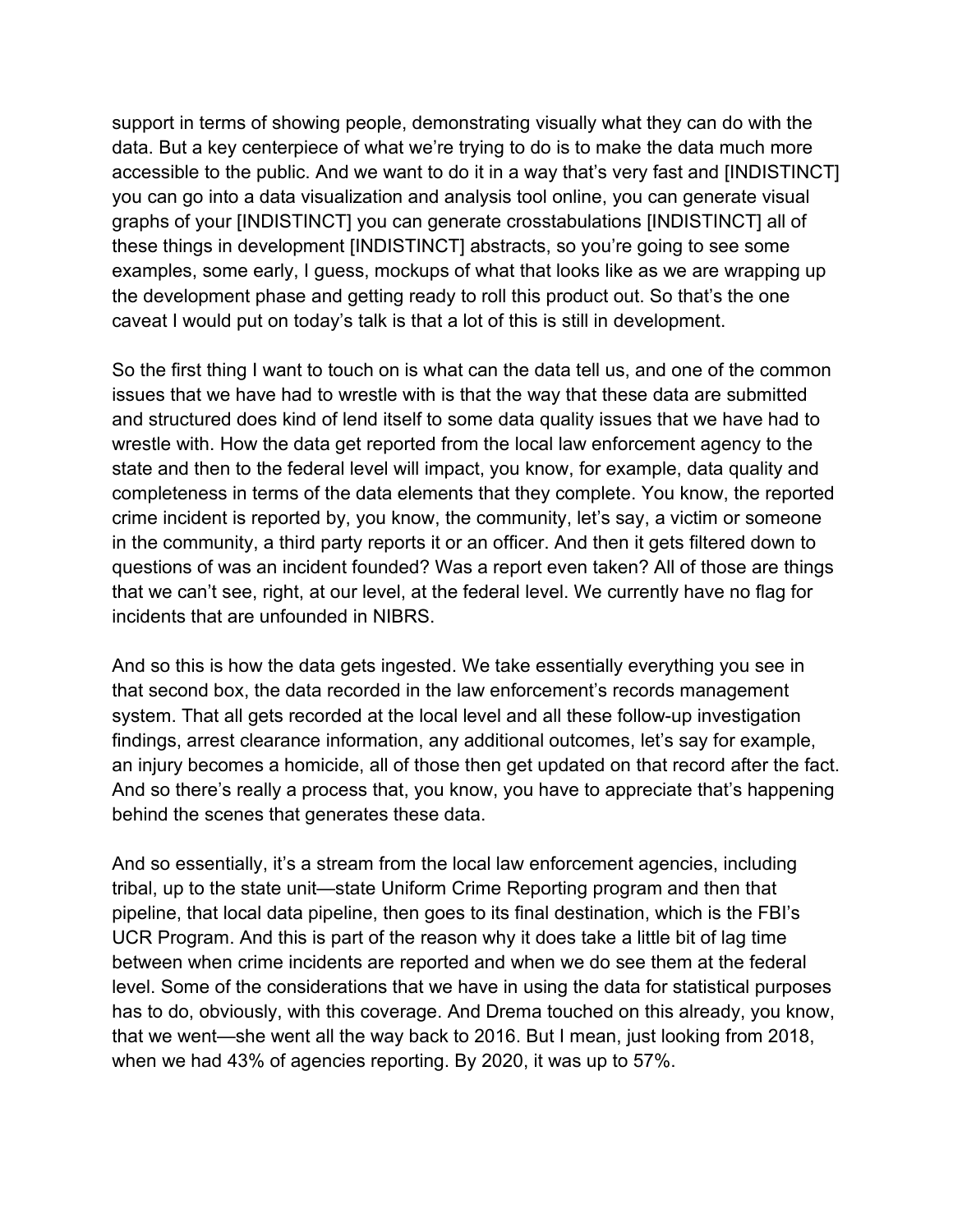The key, though, is that not all of those agencies are created equally, right? What we're transition. In some states, we are so close to calling that state a full reporter state, for example. And this really touches back on that piece, you know, a couple of slides ago, federal level." focusing on at BJS and also FBI's CJIS is that we've got to get those agencies in the U.S. that make up a disproportionate share of the crime in the country. So in NCS-X, one of our centerpieces, our focus, is on getting the 72 largest agencies in the U.S. to where I said, "What happens at the local does greatly impact the data quality at the

 NCS-X grantee, it's one of the largest agencies in the Midwest. The state is a NIBRSreports as a full reporter state. It limits our ability to calculate crime rates for that state. You know, one example I can give, and the best way to talk about this—I'm sorry. I hope everyone is comfortable with this. It's just conversationally, you know, I've got one only state. And it's a state that is so close, but they still have three data elements that are required in NIBRS and they—four data elements that they do not collect. And as a result, that one agency has kept its entire state out of our ability to include them in

reports as a full reporter state. It limits our ability to calculate crime rates for that state.<br>So, and this was also the case for one of my grantees I wrapped up last year, the Las agencies, you know—Las Vegas is a pretty extreme example. They make up over 80% support, financial, technical assistance, others to these agencies. Vegas Metropolitan Police Department, you know. These agencies, these large of all crime reported in Nevada, but it kind of illustrates the point. It's the local that really drives what we're seeing at the federal level. And so we've got a few large agencies that have collected, you know, almost all the required data elements for NIBRS but not quite enough to get certified. And so we have a heavy push, you know, to help provide

 law enforcement agencies in the country, for which we have data to estimate crime, hundred agencies within the state, but without that one, a large urban agency that things like that. So far, where we are with these 72 largest agencies is, we've got 40 that will have a full year of data in 2021, which is fantastic. And then another 13 are going to provide 6 to 11 months of data in 2021. Add those two together, we've got about 53 of the largest victimization, arrest rates, on some level, right? We have some data to work with. But, you know, the example that I mentioned earlier about the large Midwestern agency, it's really is the crux of the challenge facing us that we can transition, you know, four generates a large proportion of crime for that state, it really does challenge our ability to generate crime rates. And then you start getting into issues like breaks in series and

 know, despite all of our success. We've got 53 large—of the largest agencies in the So I just don't want to lose sight of the fact that we are still in the transition push, you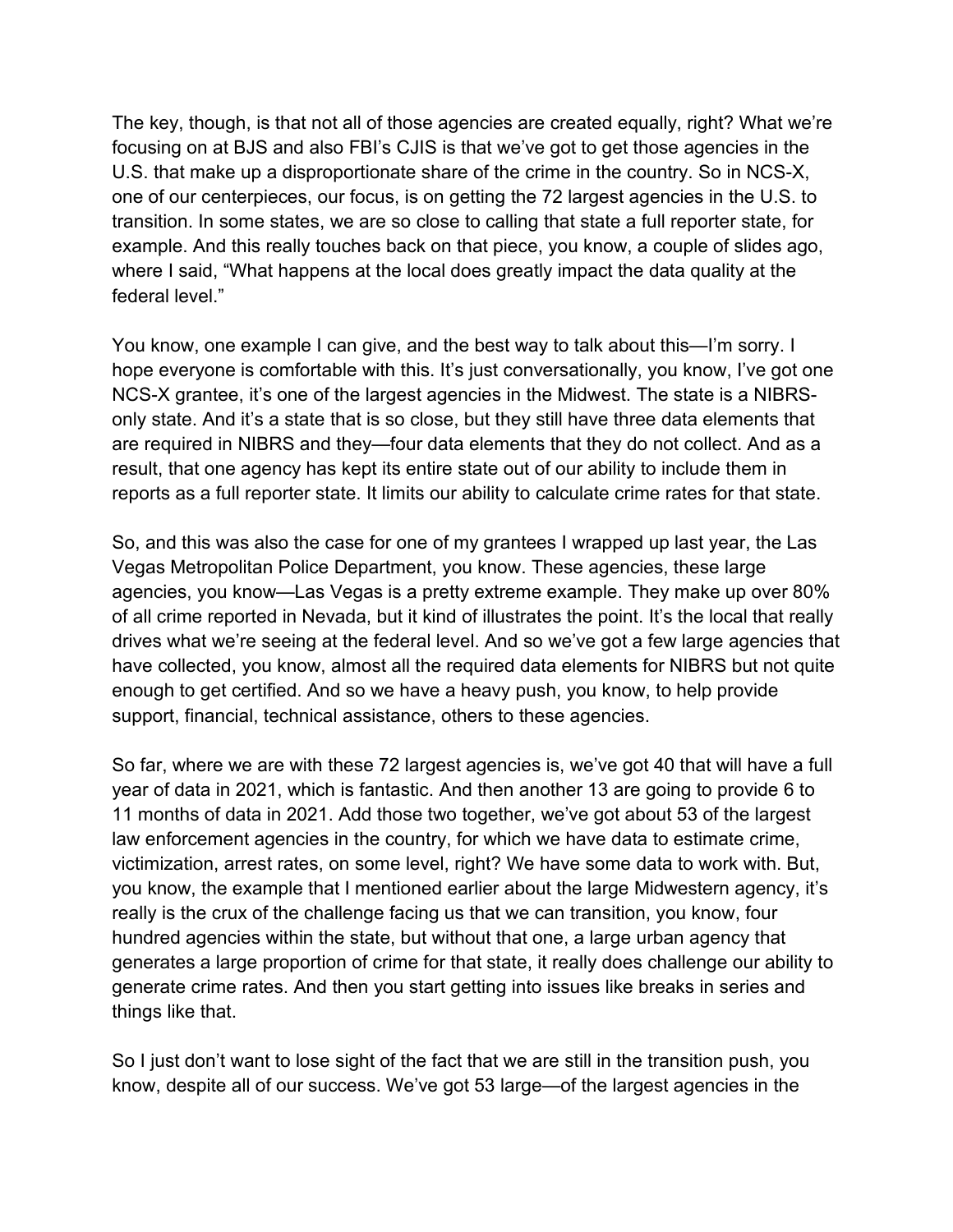U.S. who we'll have data for. But that still leaves another 19, so 8 and 11 down here, for parts of the bar that you see right here are agencies that are non-reporters. And that theme that kind of runs throughout today's discussion, is that what we see at the to do in that area. which we will not have sufficient data to provide estimates on. And this also varies by region. This is a little bit of a busy chart, but the main point is that the purple—the purple percentage is higher in the Northeast. You know, so what—the point, and this will be a national level is essential. It's a centerpiece of the NCS-X goals, you know, our initiative to come up with national estimates of crime. But I can't stress it enough that the coverage, even though nationally it is improving, it is not equal across states, across regions. You know, the regions with the highest rates of NIBRS reporting right now are the Midwest and the South, and it's lowest in the Northeast. So we still have some work

 that have still not yet transitioned to NIBRS, and that is driving that overall rate. Those agencies are still in the process of onboarding. One big challenge we have, is that we've got some very large agencies in the Northeast agencies include ones like, you know, New York City Police. We are also working extensively with the New York State—the New York State Police. Some of those large

agencies are still in the process of onboarding.<br>So in 2018, we went from about 22 states that had 80% or more of their agencies reporting NIBRS. And then in 2021, these are some additional states, you see in the right-hand column in blue, that will be part of what we would be or what we would consider to be a state with reliable data to help us estimate crime. Texas is a big addition, you can see over here on this right-hand column. Some of these other states

have actually been NIBRS reporters for some time, such as Utah and Wisconsin.<br>So why are we doing all of this? It is a lot of work. It's been years of technical are pivoting now to phase two, a heavier focus on estimating crime and a heavier focus data to us? And we really have narrowed it down into three, you know, thematic areas. assistance, solicitations, grant management, working with agencies to get over the get—you know, get through that 2021 deadline, and we're still doing that work. But we on demonstrating what we can do with these data, what can it—how can it benefit both the public, researchers, the federal government, but also how can it benefit local law enforcement? And especially how can it benefit the states that, you know, submit all this

You know, NIBRS adds value to our understanding of crime and victimization in several ways that we haven't had the luxury of having before. So community and geography is a big one. We're able to use these data down to the ORI level, which can sometimes correspond with a large city's jurisdiction. How can we get down to the city level or the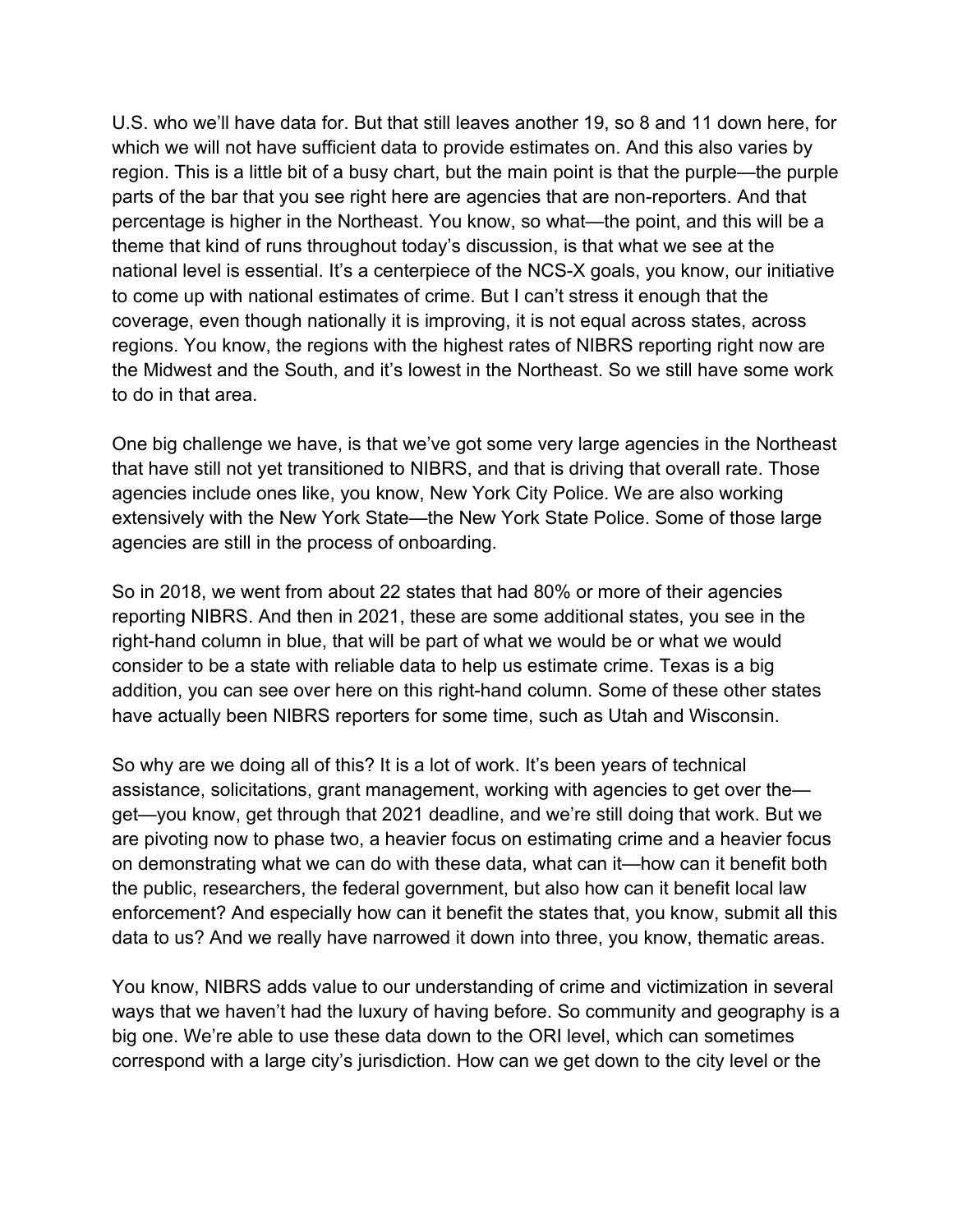things vary across communities and states? county level and look at the nature of victimization, victim characteristics, how these

 police department level. So let's say, you know, Atlanta, Georgia, is one of our new communities. We can finally now look at data at the ORI level—and when I say ORI, I mean, the NIBRS reporters, I can now go down to the city of Atlanta level and examine how crime and victimization trends and patterns may vary quite substantially compared to what it looks like in say, Charlotte, North Carolina, or Jacksonville, Florida, some other large cities in the Southeast region. We had that ability to—before with the Summary Crime Reporting program, but not the ability to understand how risks and victimization may vary, let's say, as a function of where you live exactly or your characteristics. And that is something that we've come to appreciate the more that we've delved into the data, and I'm going to provide some examples of how we're doing those comparisons across

communities.<br>And then we also want to use the NIBRS data in a way that we didn't have the luxury of having before, which is we can now examine more clearly equity and patterns in justice clearance of crime, arrests. How do those patterns, you know, the frequency or the we now have the ability to take those justice system outputs and actually connect it to race as a victim, or where your case was recorded by law enforcement. system outputs. So when I say justice system outputs, I'm talking about police likelihood of a case being cleared, otherwise solved, and resulting in an arrest? How does it vary by the type of crime? You know, how does it vary by location? With NIBRS, the specific incident that occurred so that we can understand how the police response to crime or the probability that an arrest is made, varies by, let's say, your age or your

race as a victim, or where your case was recorded by law enforcement.<br>And then we can use the NIBRS data to get some leverage and get some understanding on the variety of offense and victims type—victim types. It's a good problem to have. I argue we are overwhelmed, I think sometimes, with the amount of going to touch on briefly today. data elements and possibilities for ways you can use the data in NIBRS. So there is a lot there, which kind of is part of the reason why we're here today. We are kind of working through the different ways we can use the data. And so we do have a much wider array of victimization types, and even victim types, which is another issue I'm

 really specific victim characteristics. We now have a much wider array of our ability to We now have things like federal offenses in there, human trafficking, where we can get define crimes, not by necessarily the name of the offense, but by combining the offense characteristics with, let's say, the victim characteristics, and that's where maybe your hate crime data comes in. We now have our richest array of law enforcement-generated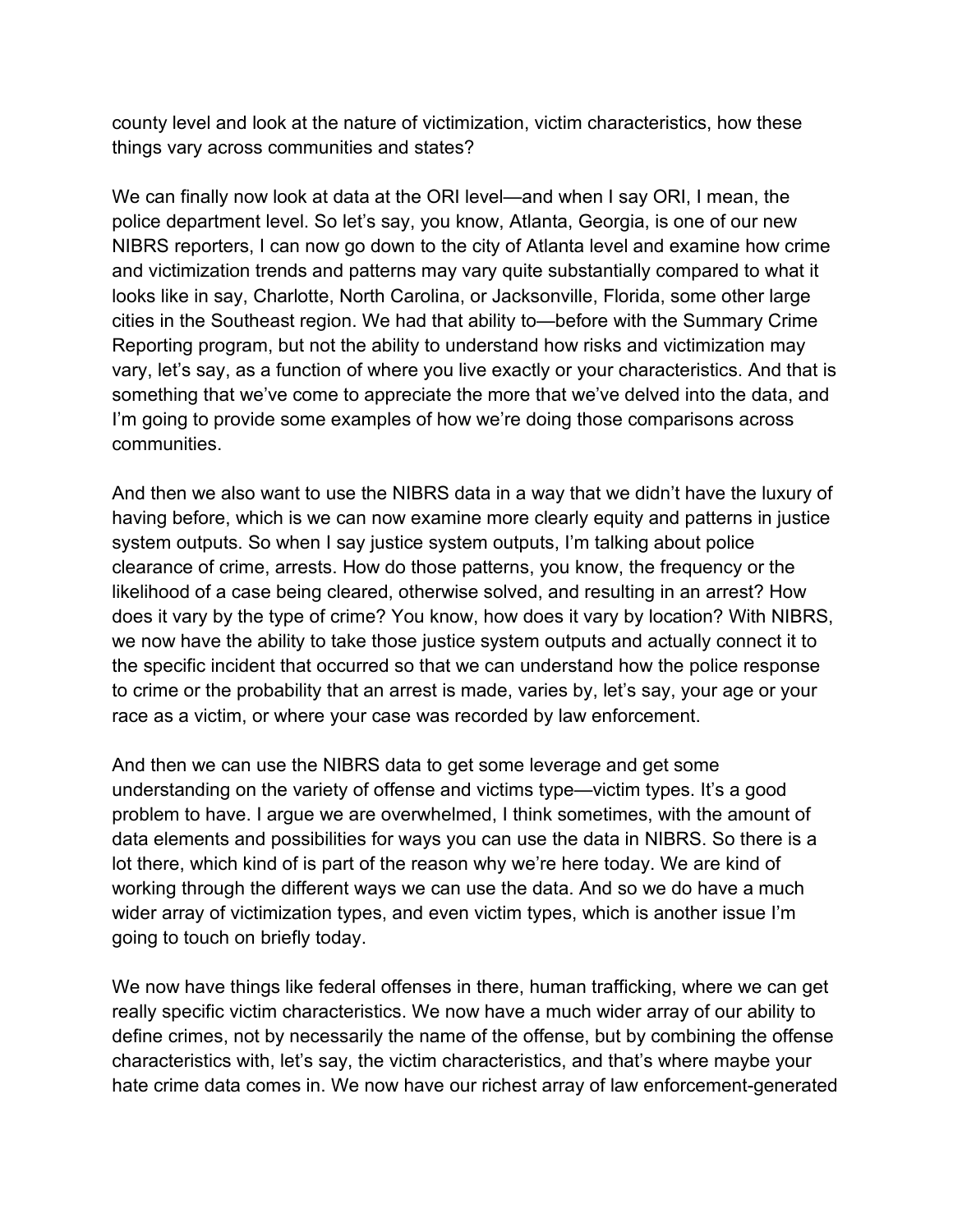we can examine. firearm victimization data. These are the types of things that we can now do with NIBRS. We now have much more clear data on kidnapping, again, thanks to NIBRS. But it does beg questions of, well what—how should we define serious violent crime, right? That definition is now changed because we have an additional array of offenses

 to talk about that briefly when I talk about robbery. We've now got crimes against vary as a function of who those victims are. So if it's a financial institution or a commercial establishment versus an individual victim of crime. And then we've got now with NIBRS a lot of non-person victims of crime. And I'm going financial institutions, governments, places of worship, commercial establishments. And we had those before, but here with NIBRS, we have a wider array of victim types, it's not just persons. And we have the ability to see how patterns and levels in crime may

 And we selected states that in 2019 and 2020, it's our most recent work, we selected states that had a coverage—a population covered, okay, by NIBRS reporting agencies law enforcement agency that submits NIBRS data, we consider that to be, quote, "a essentially an enumeration of crimes that occurred in that area for that year in that state. All of these considerations we had to take into account when working with the data and deciding what the most useful ways for displaying it and making it available to the public are. One of the ways now that we—since we don't have national-level data, we still had to start delving into these questions, you know, what are the most useful ways that we can make an impact with these data to tell a story about, let's say, hate crime or sexual violence or, you know, child victims of assault, something like that. We weren't able to calculate rates because we didn't have national coverage for NIBRS, so we started working with the data first at the state level. And we started pinpointing those states that I mentioned earlier, the ones that have over 80% of their—of their agencies reporting. of about 90%. So in states for which 90% of the resident population was served by a self-representative state, a full reporter." And we treated the NIBRS data as if it was

essentially an enumeration of crimes that occurred in that area for that year in that state.<br>And so we started to look—you know, we've been putting the data out there. We've webinars. We do trainings on how to use the data. And there are certain questions that considerations on using the data and maybe developing some best practices. been working with some stakeholders to do projects with the data. We obviously do we've been asked repeatedly. And so this is something that we have kind of taken on at BJS as a mission of ours, and it's to speak to our stakeholders about these

We have a partnership right now that I've recently started with the Justice Research Statistics Association where we're really trying to get that message out to our state stakeholders as well, the folks who actually provide this data. And some of the common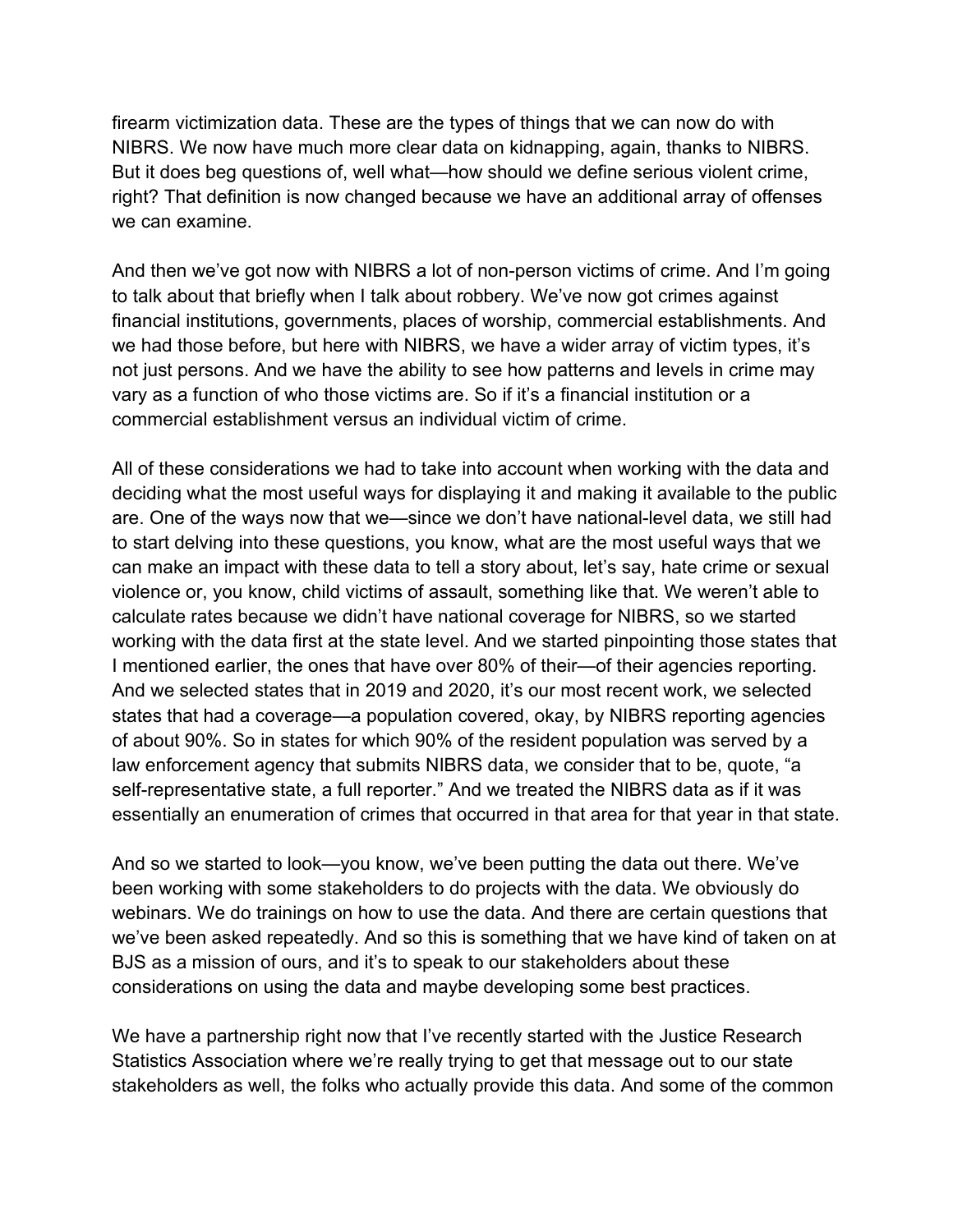know, with the summary program, we knew that we had a certain number of offenses that from a lot of state programs, and also their SACs, their Statistical Analysis Centers. questions we've been getting are, you know, how do we define violent crime? You and they were always grouped together as violent crimes. You know, that changes with NIBRS. How do we calculate rates? What do we use for a population? We've gotten

 wrestled with that issue with robbery, a crime for which you can have multiple types of choose to say your population is. And one example I'm going to provide today is just a brief discussion about how we've victims. And that complicates how you might calculate a rate and what you might

 know, a lot of states have asked themselves, "Well, should we just roll our NIBRS up to obviously, you don't want a break in the series. That kind of goes without saying, but we getting repeatedly for the last couple of years. And then the other question we get most often is, is there some sort of standardized display we should adopt when presenting this array of IBR statistics? Should we—you summary?" And the BJS answer is, "You know, we hope not." We understand, really want to start motivating and, you know, agencies, states, to display the data in a more creative way, to really flex what the dataset can do. You know, just—don't just show, for example, aggravated assault. Show aggravated assaults with a firearm perhaps, you know. You could start there. These are the types of questions we've been

 what it is that we could really pull out of there. You know, how many—well, we did a study on multiple-offense incidents, basically. We went into NIBRS and we tried to straightforward about 90—I would say 89% of all incidents have a single offense and a that, right here, the number of percentage of incidents with single and multiple offenses, I'm looking on this second row where it says "two offenses." About 10% of all incidents have more than one crime, and it's really just one additional offense. And so we started back in 2016 and '17, trying to really dive into the data and figure out understand how much are we capturing in an incident. And what we discovered was that there—most agencies have single-offense incidents. You know, they're fairly, fairly single victim. That made things easier. That's this red line up here. And we discovered even if there are more than one offense, that's only about—the vast majority of those.

 So that was the first question we kind of had to ask ourselves is, how often are we capturing incident-based data with multiple victims, multiple crime types? Obviously, that increases the complexity of the data analysis with NIBRS. And we've been getting a lot of questions from folks, you know, should we even present rates of crime using NIBRS at the incident level? Or should we do it at the victimization level? That was why we embarked on this sort of initial exploratory analysis. And these tables are from a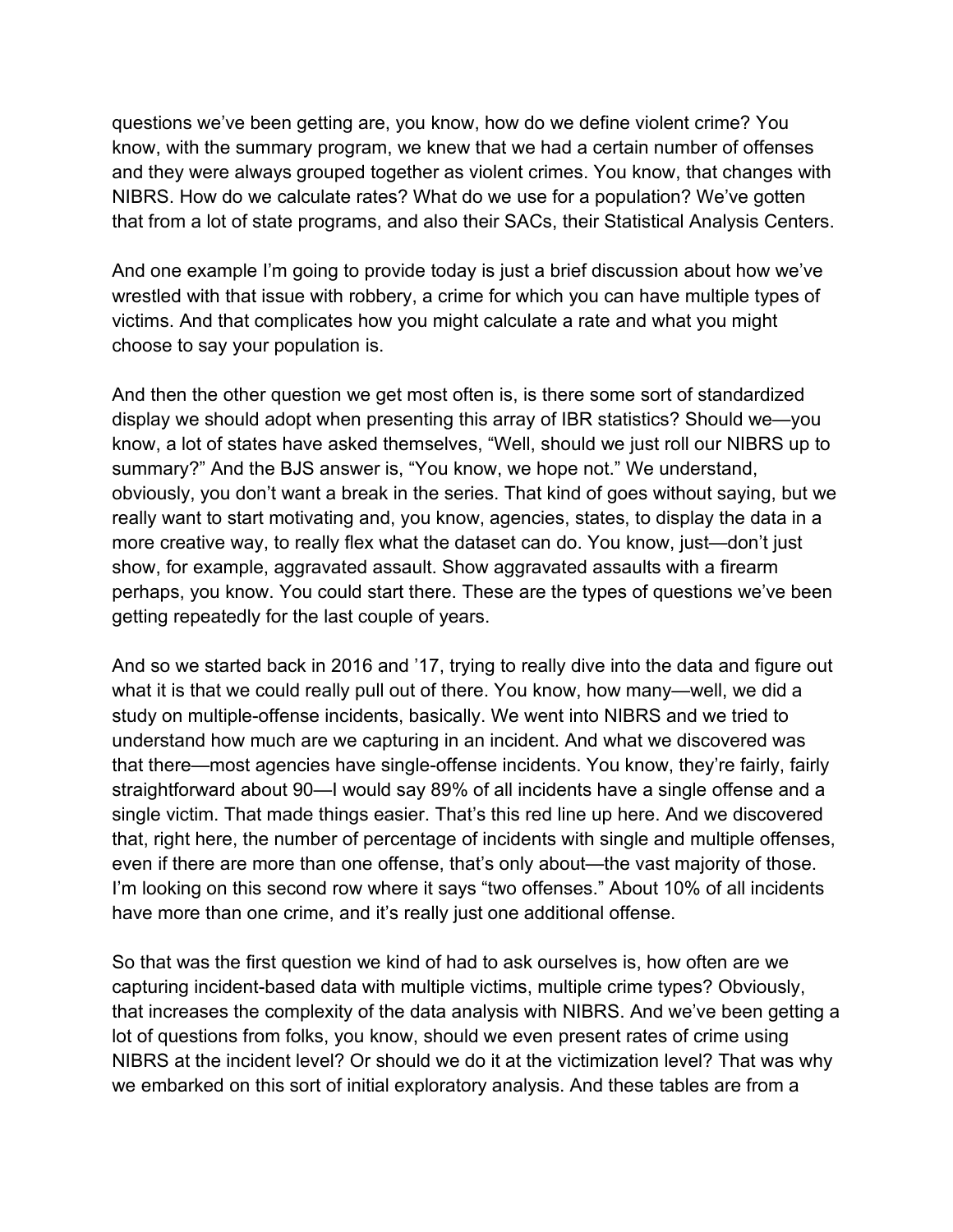report that we published in 2017 or '16 or, I'm sorry, 2018. And it's about multipleand download this analysis. offense incidents. And this report is available on the IACP, the International Association of Chiefs of Police website. They have an NCS-X resource page where you can find this

 with incidents where there's multiple Part I crimes, Part I, borrowing some language back from the summary days. And what we found was that the vast majority of multiple- the vast majority of incidents are not, you know, an incident where there's two, three, you know, Part I crimes happening. We pick up a lot of these multiple incidents crime. And then the other question that we asked ourselves too is, you know, when we do have multiple-offense incidents in NIBRS, what are we dealing with? Are we dealing offense incidents it's just—it's a Part I offense with a non-Part I offense in NIBRS. So multiple-offense incidents because it's a serious crime co-occurring with a less serious

crime.<br>And so once we kind of got a handle on the data in that way, we started exploring ways for displaying the NIBRS data. And the best way for us to figure this, you know, we've developing processes for estimating and doing imputation and those sorts of things. got our technical data quality work that you're going to hear more about on Thursday with Marcus Berzofsky from RTI. He's going to talk about coverage and how we're generating estimates, you know, the processes for exploring the quality of the data and

 with the Summary Reporting program, and you'll see that. And then the third goal was out there. What we've been doing on our end is much more thematic and sort of more about subject matter issues that you can examine with the NIBRS data. And so we decided to dive in and start publishing using two—well, two things. One, we wanted to demonstrate that you could put out a report with the data on a substantive topical issue, in this case it's sexual assault victimization across U.S. states. We wanted to demonstrate that you could use the data to calculate rates in a much more very diverse way than you could to demonstrate that not only do we take NIBRS and understand what's going on, you know, we can—we can use these data elements to develop a more rich, complete picture of crime and victimization, but the key that we wanted to provide people was the ability to compare those things across states and the ability to do all this relatively quickly and in an interactive way. And that speaks to what Erica mentioned earlier, which is that we are trying to modernize the platform by which we get this information

And so what we developed in our unit, and this started, honestly, years ago, it's—I'm sitting here and I can't believe how long it's been. We didn't—we started this around four years ago, trying to develop this platform for online interactive, statistical reports.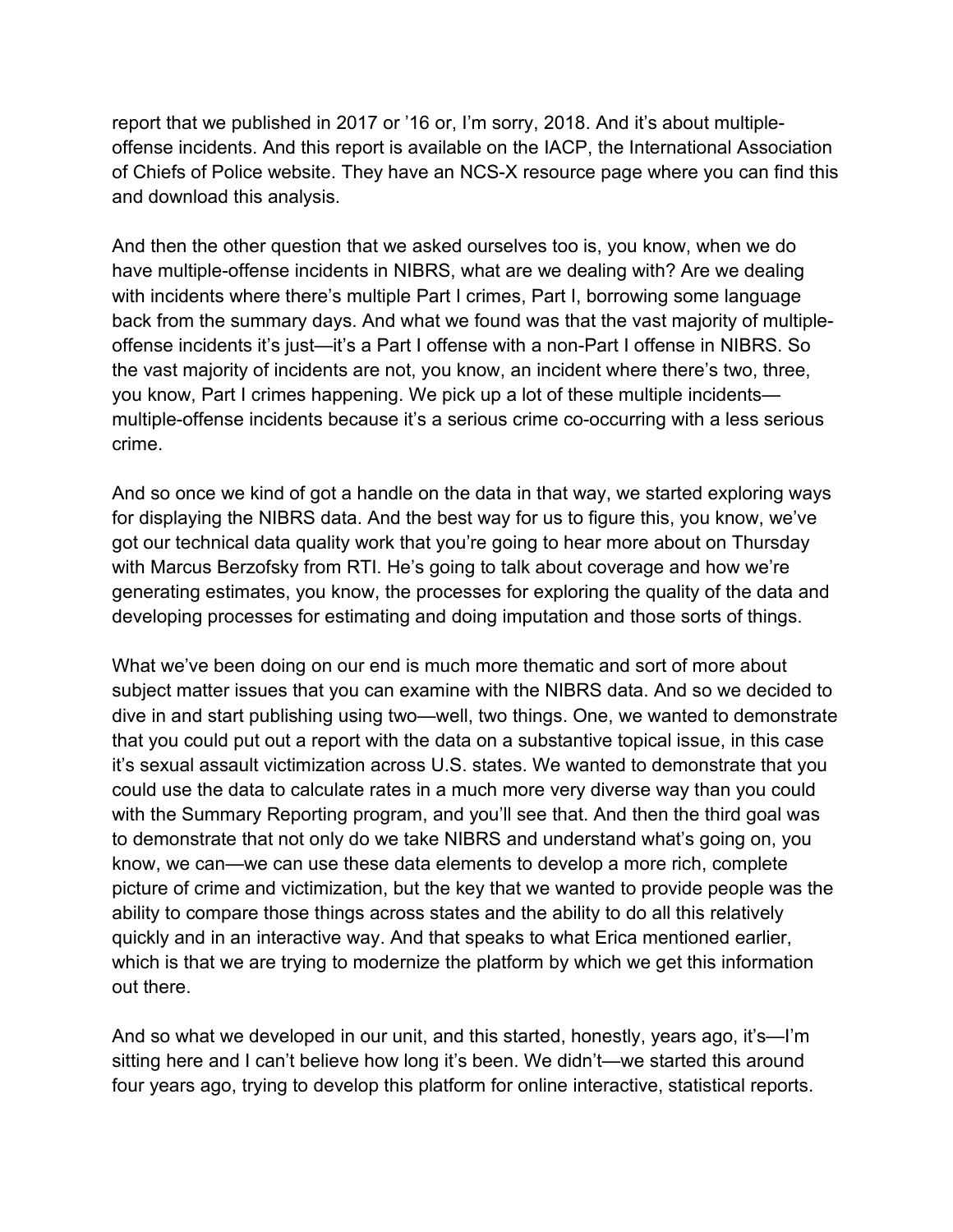And we launched it with this, the Sexual Assaults Recorded by Law Enforcement report. enough time to do it today, but the whole point of the report was to provide a way for clearance. It is available on the BJS website. And I don't link to it here, but here's the link right here, and these slides will be made available afterwards. But the—what I wanted to demonstrate here, and I can—I can do a separate demo of this report. There's not users to go in, click on specific NIBRS states, and drill down, one at a time, into statistics on, you know, really rich statistics on victimization and offending and

clearance.<br>And although I don't have time to go through the whole report today, a couple of things I and we knew that that was a particularly vulnerable group. And so we specifically chose this topic for our first report, our first real special topics report on the NIBRS data. want to highlight that show the value of NIBRS. We were able to produce this report and look at sexual assault victimizations for children of all ages, which was very important to us. We—one of the greatest, most valuable resources we have at BJS is the National Crime Victimization Survey. It has informed so much of what we know about sexual assault, including data quality work at the federal level on sexual assault and how to measure it. But we weren't able to get sexual assault statistics for children under 12,

 an object. We also have the crime of fondling, which is considered a violent person crime in the—in NIBRS. And so we were—we were able to look at sexual assault more broadly but also to look at patterns of victimization and how they vary by those specific was interesting. And we were able to measure sexual assault in a slightly more broad way—well, not necessarily broad but in a more granular way. The FBI does have a revised definition of rape and sexual assault. And it is—it consists of rape, sodomy, and sexual assault with sex—sexual assault offense types, and then to make jurisdictional comparisons. And it

 And it's all interactive. So you can click on each of these dots and get definitions, you NIBRS. I'm going to show you what this looks like in terms of the interface. You can just go onto the BJS website and find this report. It provides two years of data, you can look at 2015, or we have a little button up here that you don't see where you can toggle and go to 2019. And you can click on a state and just sort of drive yourself through this report. can click here and go to methodology, you can change your years up here, which then all also regenerates a new set of states, since our states are growing each year with

And what's really valuable here is, this is a side-by-side display of what these reports look like for—and I just picked these states randomly, for Tennessee and for Michigan. And you can see the value of comparing across states here. Both Michigan and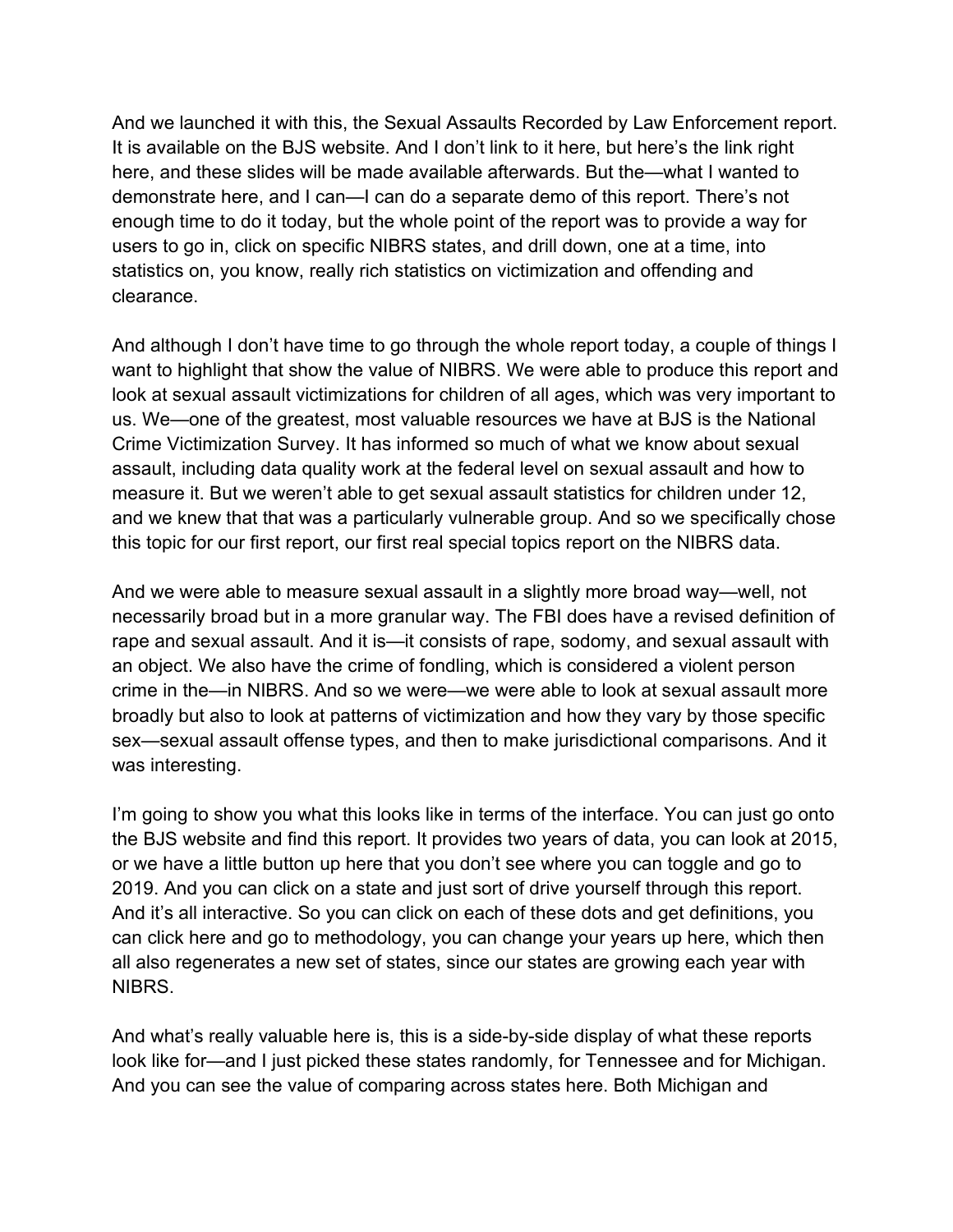99%—98% of agencies reporting in both of these states, and they have a long history of what's striking is that while there are some things that do vary considerably across statistics that are, honestly, surprisingly enduring. And they do not vary across places, was really effective. Tennessee have about the same response rate. It's very, very high. I believe it's around submitting NIBRS data, so neither one of these are considered new NIBRS states. But places, you know, when it comes to crime, and you'll see that here, there are other and I'm going to kind of highlight what those are. We were able to learn a lot more about this data by being able to analyze the data on the fly like this. It was actually quite—it

 Remember, it's a standardized federal database, but these things, these phenomena do the State of Tennessee in 2019. But it was 25% in Michigan, a quarter of all violent crime. And when I say violent victimizations, it's another important consideration that we kidnapping, homicide, robbery, manslaughter, you know, those types of things. And so here's an example of why it's important to really look at these statistics. vary. So for example, about 12% of all violent victimizations involved a sexual assault in get asked about a lot. That percentage does not include simple assaults. We removed simple assaults from our definition of violent victimization for this report, and we narrowed it down to what we consider serious violent crime. All violent crime is serious, but we're talking about ones that are aggravated assaults, rape, sexual assault,

 calculate a crime rate where they took every crime in NIBRS and they added it into their comparisons across certain crime types like robbery, sexual assault, and homicide. When you include simple assault, and we have had agencies do this, we've had them numerator and put it over their population and that was their crime rate. That is not something we would necessarily advocate for. We would—we would advocate for doing something a little more granular, where you would compare, let's say, a definition of violent crime that maybe excludes simple assaults. Or we would agree on something that, you know, serious violent crime. That would be an example of that or making

 yeah, it makes up a, you know, sexual assault makes up a significant chunk of all serious violent crime in Michigan, a quarter of it. That's quite—it's about double what it But this is why we started doing these types of reports is to kind of speak to this issue of how do we define violent victimization? What should we be presenting statistics on? So is in Tennessee. Similarly, you see a rate that—for something in Michigan that is higher in Tennessee. So there were 78.9 sexual assault victimizations per 100,000 persons in the State of Tennessee. And the rate was four times higher for children under age 18 than for adults. That rate was seven times higher for children, the rate of sexual assault in Michigan, seven times higher than it was for adults. So, you see that the patterns are similar. The risk is much higher for young children. Well, you'll see just how young in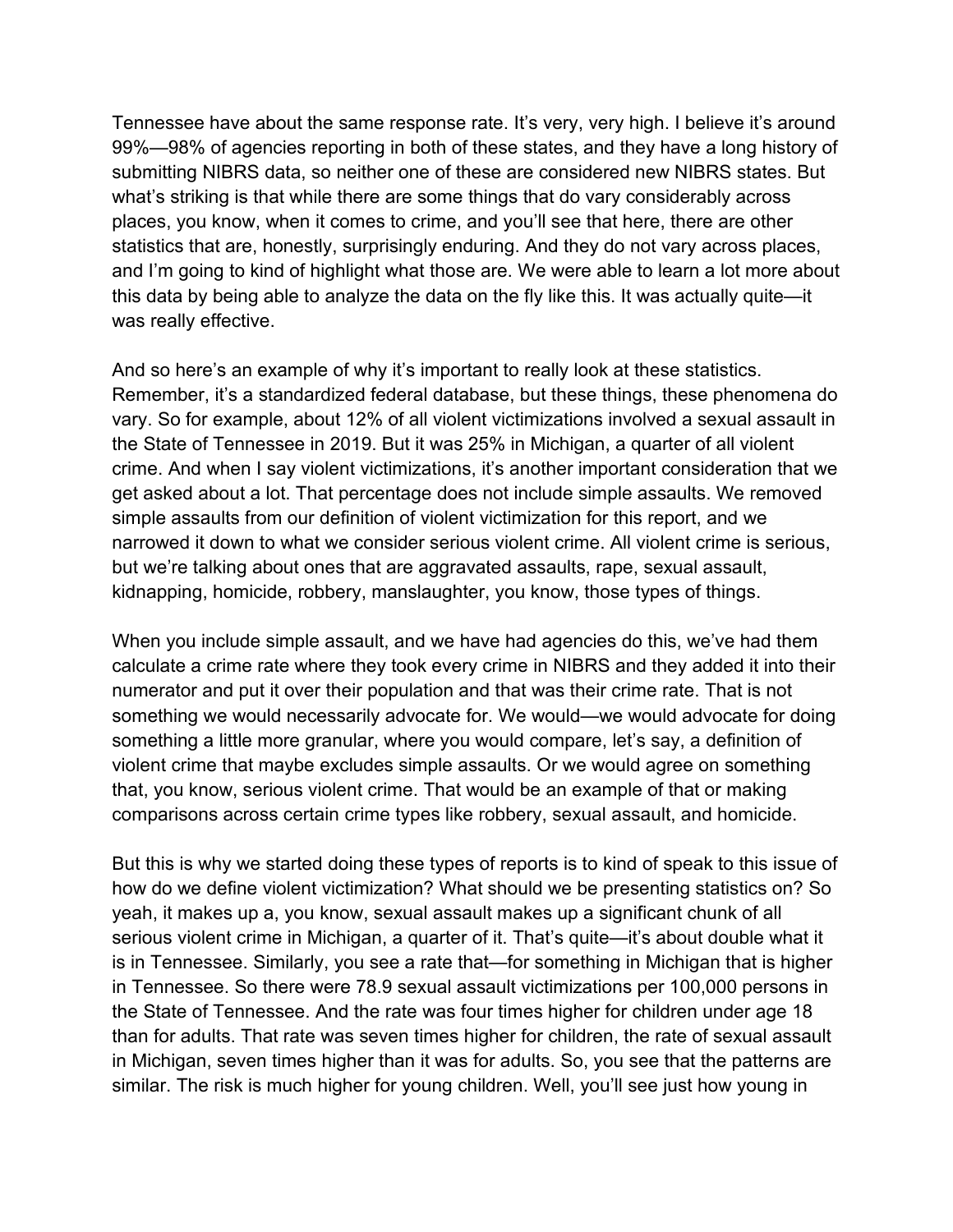just a second, but it's higher, considerably higher for children. But that risk is much higher, the magnitude is much higher in Michigan than it is in Tennessee.

 JavaScript, but you could do this type of report in lots of platforms. You could use They're both very similar, and they are beautiful, and they are very easy and userreally. And here, we were able to create a platform. And here the platform is a—it's mostly Tableau to autogenerate these, you could use a platform like the SAS Viya platform. friendly to work with. And that is something that we are—we are now gradually rolling out at BJS. We have access to Tableau now. All the mapping software we want, it's really nice, and we're able to take these large, more complex datasets like NIBRS and quickly distill them into something you can compare side-by-side with a click of a button

really.<br>And so here's one example of your ability to do that now as a data user. These are— mentioned earlier, certain statistics we found with NIBRS are just enduring, and they are stat—I mean, it just doesn't vary depending, you know, across these states. And this is 13 and under. these two graphs are from the 2019 sexual assault victimization report. And like I one of those examples. We find that children under the age of 14 are at the highest risk, no matter what state we examine. And that was true for every state in the report, all 20 states that we looked at for 2019, the graph looks just like this. The magnitude may vary, the magnitude of the difference, but in every state, the risk was highest for children

 examine how this age break out, the percentage of victimizations by victim-offender that's if my computer didn't crash, quite honestly. The NIBRS data are a lot of data. I like, and you can create your own charts. And we provided user accessibility to change this graph on the fly. You can now relationship; the type of sex offense, if it's fondling versus rape versus sodomy; and the sex of the victim. Used to, this type of analysis would have taken us quite a while and mean, just in 2016, you know, when we analyze the frequency and presence of multiple-offense incidents in NIBRS, that analysis was done even in 2016, we had over, gosh, almost six million cases. You can only imagine how that's exponentially grown in 2019 and 2020. What we are hoping is that this provides users a quick way, you know, without worrying about load issues, you know, lags, anything like that, you can go in, you can look at these data, click on all of these, and then we even have a functionality where you can download the CSVs. You can click to get a table instead of a chart if you

 raw data, I mean data that hasn't been already put into a table or a chart. And I can talk The next step that we're working on, and actually I'll talk about it right after this, is to take, you know, go to the next level and provide people access like this to raw data. By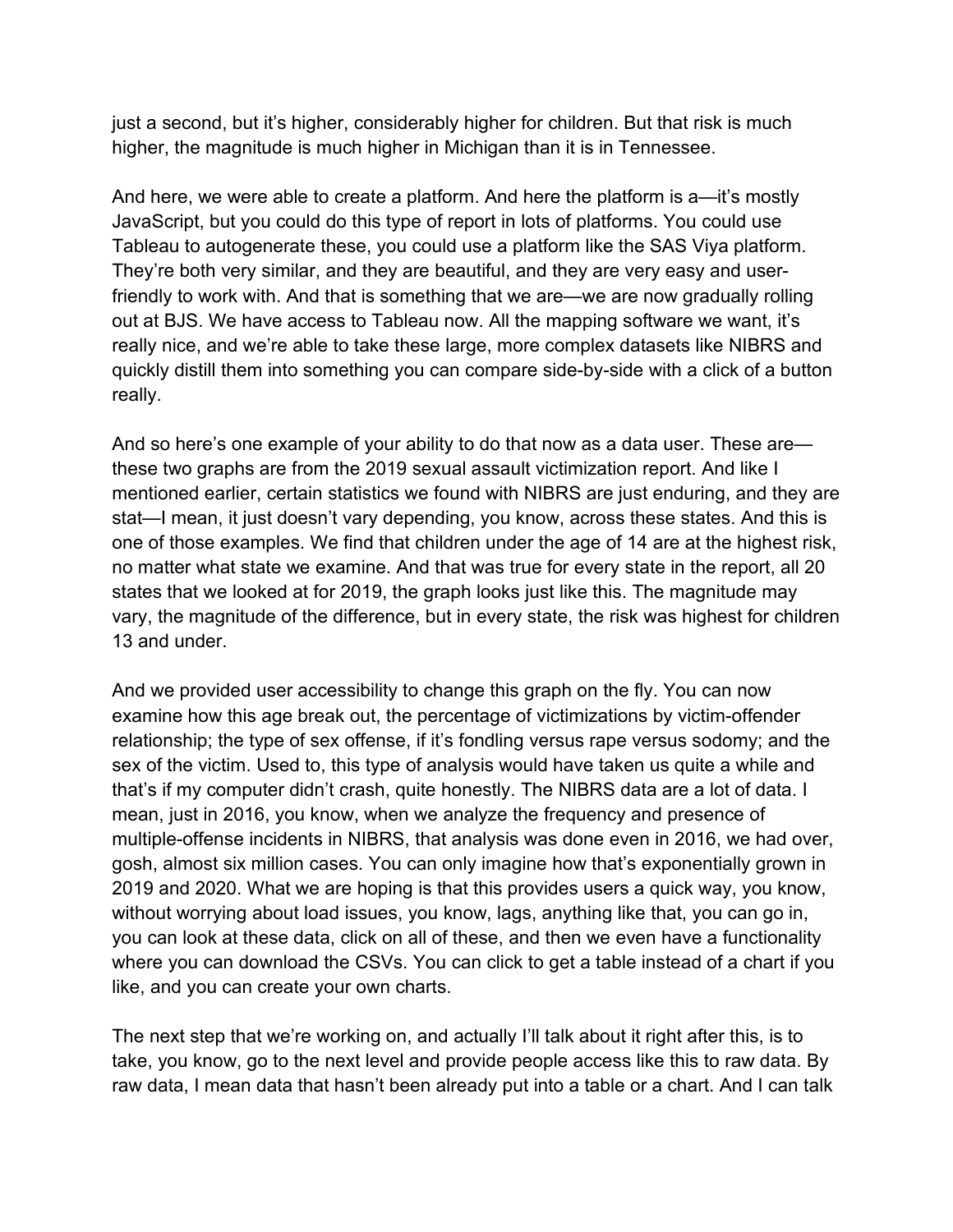a little bit about that and what our extract file process looks like because these reports right here, I should mention, were all created using what we call the BJS NIBRS extract We have since updated those extract files. We now have 2017, '18, '19, and '20 start analyzing the NIBRS data. files. Up until 2016, those were housed at the University of Michigan, at their archives. completed. And we are going to be discussing the process for rolling those out and releasing them. And we are offering a webinar in the month of March to talk about how those extract files are created and to talk about potential ways that BJS can release those to the public. Our goal is to get these data out there and get them in a—in a format that is just right for public consumption. We want people using these data but doing it in a way where they have guidance and doing it in a way where it's clear that there are certain considerations that should be taken before you just roll out of bed and

 time, we're able to take police arrest and clearance information, which we had under the Here is one other example that I wanted to touch on from the sex assault report. I mentioned earlier that one of the key advantages of the NIBRS data is that, for the first summary program, and connect it to a specific incident and a specific victim and, you know, a specific offender. We can, for example, quickly ascertain, and again, this is we've got multiple ways of looking at the data but if you look at this slide right here, us this was one of the first times we realized, pretty much for almost every state that we included in this report, that no violent crime is cleared less frequency than sexual assault. Now, that's not true in every state, but overall that is—that is the case.

 We find this mainly for sexual assault and robbery. The robbery piece is probably not majority, we found that, you know, 89% of victims, I think it was. They know the offender start looking at with the data, especially the clearance issues. that surprising for many folks. But for sexual assault, where the vast majority, vast in a sexual assault incident. And yet the ability to clear these by arrest is stunningly—it's just infrequent, it really is. In the vast majority of states, sexual assaults were the least likely to be cleared, compared to all other violent crimes, including less than robbery. We really didn't have a good grasp on that, either at the state level, and—or really the federal level, until we started really taking these deep dives into the data. And so this has helped guide us towards some additional questions, you know, that we're going to

start looking at with the data, especially the clearance issues.<br>So this is just one example of this platform. We have since updated it, I should mention you know, if anybody has questions, I can talk about what these look like when it comes to robbery and how we calculated rates for robbery. We ended up calculating rates only before I go much further. We're now looking at robbery. And we're also doing some work on firearm victimization. And you know, I'm looking at the time. Obviously, I need to stop talking soon, so I'm going to keep going. But we—these issues I can—I can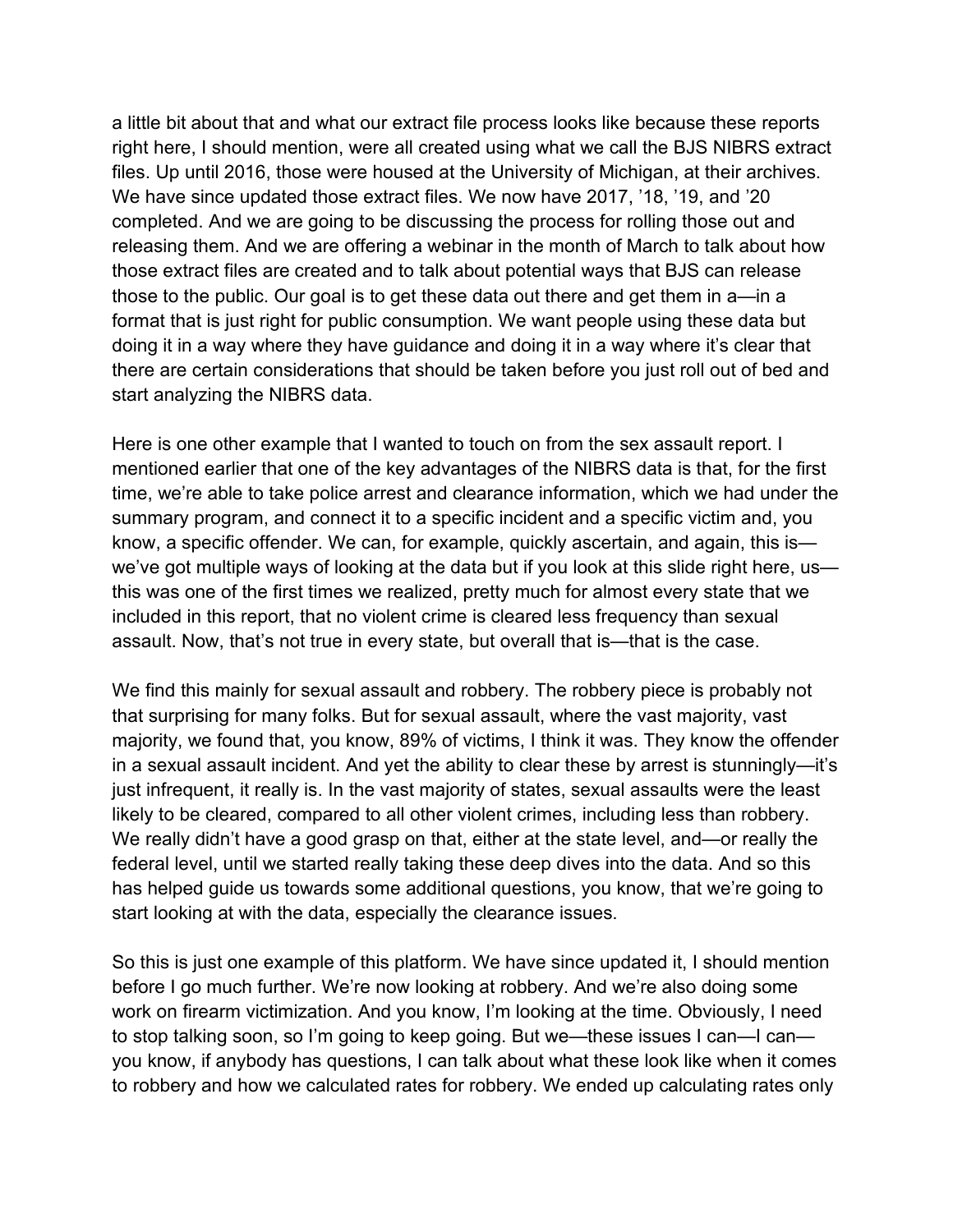report. And I can talk about that, hopefully, after the report is released. for individual victims. We took commercial establishment victims out of our robbery

 Most—the worry was, I think, mostly centered on large local—large local law stakeholders that we have developed for agencies. Here are some resources for law enforcement and community leaders. And again, these resources will be posted on the BJS website with these links. One of the key things that we put out early on, before we even really got into the nuts and bolts of how to put out an annual crime report with a lot of our agencies and states, was just how do we talk about NIBRS. States were really worried that their crime rate would increase. enforcement agencies. And so we have some talking points, ways of communicating to

 And this is just a brief overview of a new resource that we are developing. It's under the data, to visualize it. We want to, basically, get this out there for the public in ways that they can grasp it and use the data. We want to make it much more user-friendly. And state or national level. And so I'm just, in the—in the interest of time, I'm just going to skip to this right here. review process right now at BJS. It's our NIBRS Data Dashboard. And it's an online data analytics platform. We built ours with Tableau, and then we customized it with the use of some JavaScript. But the whole goal here is for people to be able to see the we want to start taking this crime data and not just visually displaying it at the local or

 have in this dashboard, key—first of all, shake files to map the data, map crime data for Nevada and for Nevada as a whole in this dashboard. We have a special room in—we call it a room, we call the dashboard almost like our house, and there's different rooms in the house. And one of those is a piece, a separate room where we're going to have contextual data that we link to the NIBRS crime data. And one example that I'm working with now, and the reason why we want to add these contextual data, when we back up and say contextual data are things like Census data, that describe these cities or the states from which these crime data are generated. So for example, if I was to analyze crime for Las Vegas, or for the State of Nevada, I would Nevada, and I would have the ability to link up Census data to different jurisdictions in

 Community Resilience Estimates. It's from Census. I encourage anybody to who is interested to go down there and check it out. But it looks at a whole host of indicators of community resilience. The focus here is that we want to help provide some socio—no, some structural data in terms of population dynamics, housing, employment, poverty, all And right here is just one example of one of the contextual indicators that we are working towards incorporating in our dashboard. It's fairly new. It's called the those types of indicators, urbanization, you know, the percentage of communities that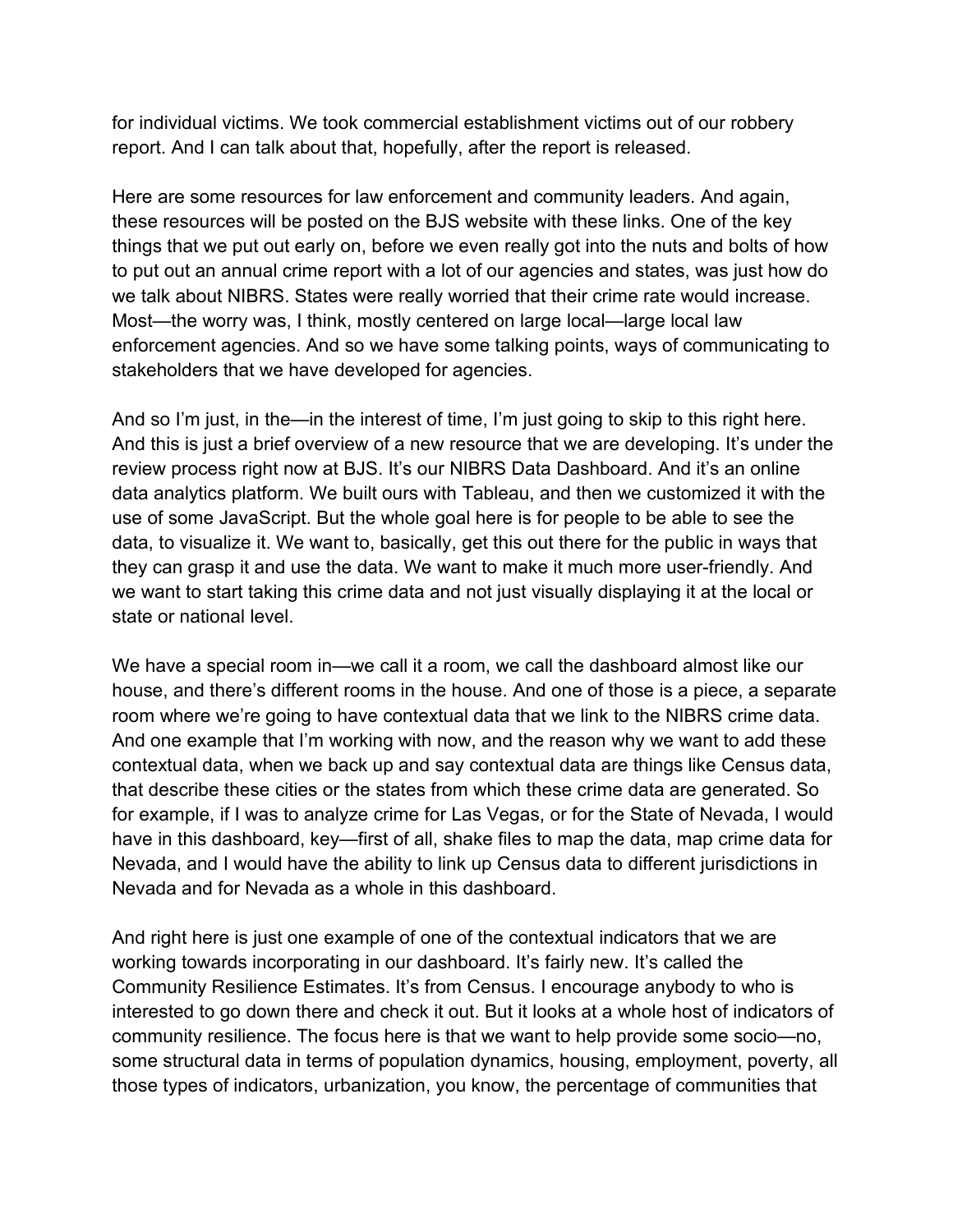are rural for a state. We want to combine all of that with the crime data so that people law enforcement executives as part of an initiative BJS was—BJS spearheaded called the Crime Indicators Working Group. can start to understand crime statistics in context. And that was a call that we got from

to these agencies, cities, counties, states, that's where it's going to sit right here. This is just a brief snapshot of what the homepage for the dashboard looks like right now. We have a data visualization and analysis room. These are placeholders, by the way, I should—I should mention that. These NIBRS reporters, this is a coverage library, kind of a methodological library, where you can go in and look up ORIs to see if they're reporting. You can generate graphs showing trends in coverage of NIBRS in here. And this is the contextual data room. This is where all the Census data that you can append

to these agencies, cities, counties, states, that's where it's going to sit right here.<br>Now, within this data visualization room, you've got all of this across here. Again, this highlight over here is all the way to the right of the screen, under the header of you can compare it to another agency if you want. has actually changed since this was pasted, it looks different now. But what I want to "methodology," you'll see a little column that says "analytics on demand." And that is where you can go in, and you can do crosstabs, you've got a crime rate generator. These are our largest agencies that you see with the stars right here, you can just click on that, pull up an agency—that's probably going to be Denver, right around here in Colorado—and you can pull up crime statistics for Denver, and just click on that, and

 crime rates because we've got the coverage to do it. This is the State of Virginia, a long- time NIBRS reporter. We're able to go into the dashboard and create rates for all of the development. We're going to make it pretty. But these are incidents, you know, by age, Virginia, actually. And you can see all your filters down here at the bottom of that table. Here's an example of an area in the dashboard with which we can calculate actual communities in Virginia and for Virginia overall. So, and it's done on the fly. It's really quite nice. This is just a generic crosstab that you can see. Again, this is still in by relationship, it's just the counts of sex offenses for this particular state. And it's

 know, for 2018. And you could do this for multiple years. And then you can download it. users. And here, you can see where you can use the crosstab "analytics on demand" function to generate counts of assault and sex crimes for Montana, North Dakota, Virginia, you Up here on the right, you can see that you can set your crosstab. You can turn it into a rate. You could turn it into a map. All of these options are going to be available for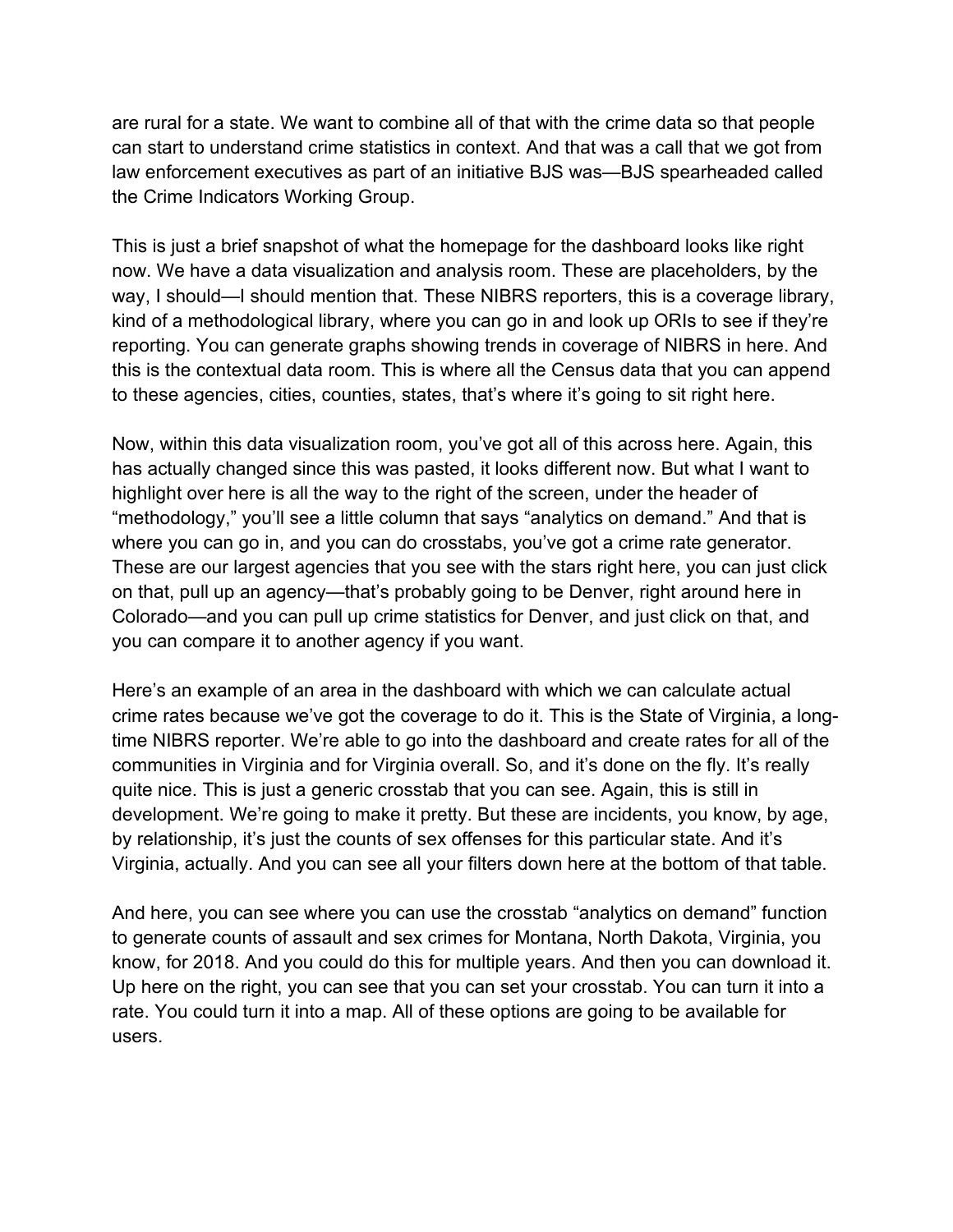And I know that we are short on time. So I'm sorry. I went through that very quickly. Erica, I will go ahead and wrap it up. I see we're at 1:54. So there is a lot BJS has that they want to show everyone. Maybe too much for one webinar. But with that—I know we only have a few more minutes left. Erica, I can turn it over to questions and answers if you want to go ahead and go to that.

I thought might be better to respond to verbally rather than trying to type something out. ERICA SMITH: Yes. I have been doing my best to monitor the Q&A and also go back to the chat where applicable. And I've answered a number of the questions in the Q&A box, and I—it looks like most folks have kept up with me. But there are a few things that

 Drema, I'm not sure who is best to field this. Maybe, Drema, I'll turn this over to you. regarding how cybercrimes are measured in NIBRS? So let me go over my notes here of some of the guestions that were asked. So Kim or One of the questions came from the Nevada Department of Corrections. "Do nonperson victims include cybercrimes?" Could you speak to that a little bit, specifically

 DREMA FOUCH: So right now for cybercrimes, we have two particular offenses that "victim other than individual" because it is considered property crimes. So, right now, and you can have a non-individual as your victim type. folks can use to report those types of crimes, and that's identity theft and computer hacking and computer invasion, and those can be non-person crimes. You can report that's really the only two offenses that we have that would even be considered cyber

 code for cyberspace? Is that how folks might also be able to indicate that something— ERICA SMITH: Thank you, Drema. I appreciate that. And is—can I ask also, just following up on this cybercrime piece, that's with the location—is there still a location that one of the offenses was cyber-related?

DREMA FOUCH: That's correct. We do have that location type of cyberspace. And those two offenses are the only two offenses you can use that location type with.

ERICA SMITH: Understood. Great. Thank you for that clarification. I appreciate it.

DREMA FOUCH: You're welcome.

 might not have been great awareness that agencies and states were not reporting to ERICA SMITH: Another one of the questions has to do with the accuracy of the NIBRS data. So there was a comment and then a follow-up question made about how—there NIBRS over all these years. And the question was whether that called into question the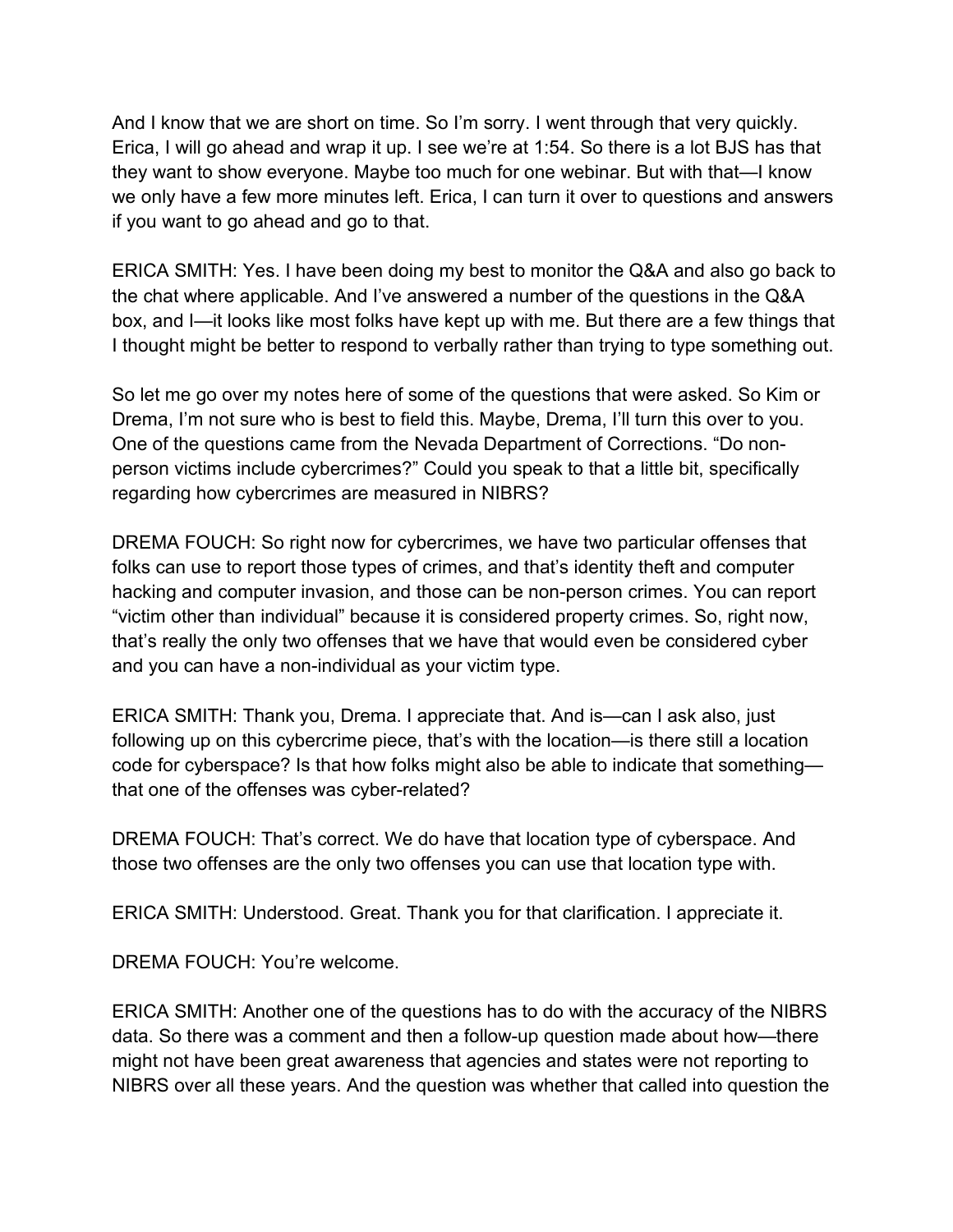that the FBI and BJS are engaged in. He is with RTI International. So, Marcus, if you accuracy of the NIBRS data. I may actually try to field that one verbally and see maybe—Marcus Berzofsky is also on the line. He is heading up the estimation efforts

have anything to add here too, please feel free to jump in after I give an initial response.<br>I think really what we have had—we had a lag, I guess I would call it, in NIBRS reporting until we began—the FBI and BJS began this push to get more agencies on state agencies and to local law enforcement agencies. So it is true that if you went back and used sort of the, quote unquote, "old data", it would be much more difficult to generate, and maybe not even possible to generate, national estimates of crime based agencies that have transitioned as of that 2021 data year and have enough data, I guess it should say, that over 6 months or more of data reported to NIBRS for 2021, that will—that will facilitate us being able to generate those national estimates and state estimates as well for the majority of states. board back in 2015. So BJS started working directly—started making grants, I should say, directly to state UCR programs in fiscal year 2015. And then it was starting in fiscal year '16, that the FBI partnered with us in that particular grant-making effort both to on NIBRS data then. But the landscape that we're seeing now and the total number of

 So, Marcus, is there anything that you would add to that in terms of concerns about the want to mention? accuracy of the data, any of the data quality work that you all have done that you might

 MARCUS BERZOFSKY: Yeah. I mean, I would just say, prior to, say, 2020, I mean, I information to generate national estimates for some of those very detailed characteristics is also in question. think there might be some concerns that the states and agencies that reported NIBRS versus those that didn't were just very different. And so creating national estimates from those earlier years is a little tricky because of those differences and being able to account for those differences. So that's one big difference. And then, secondly, just the—while there's—you know, because NIBRS produces, you know, has information on so many—so much detailed characteristics, you know, whether or not there's enough

 small, that is now affording us the ability to create those national estimates. So I think— anyway, so meaning, I think it is possible now how far back that you can do that though, But I think, as Erica was saying, you know, with the push to get people to transition, you really started seeing in 2019 and then certainly 2020 and now 2021 data year, which we'll—which we will—which we will produce national estimates, you are seeing a large shift both across—you know, all states and, you know, all agency types, large and I think, you know—you know, I think is in question and something, you know, we haven't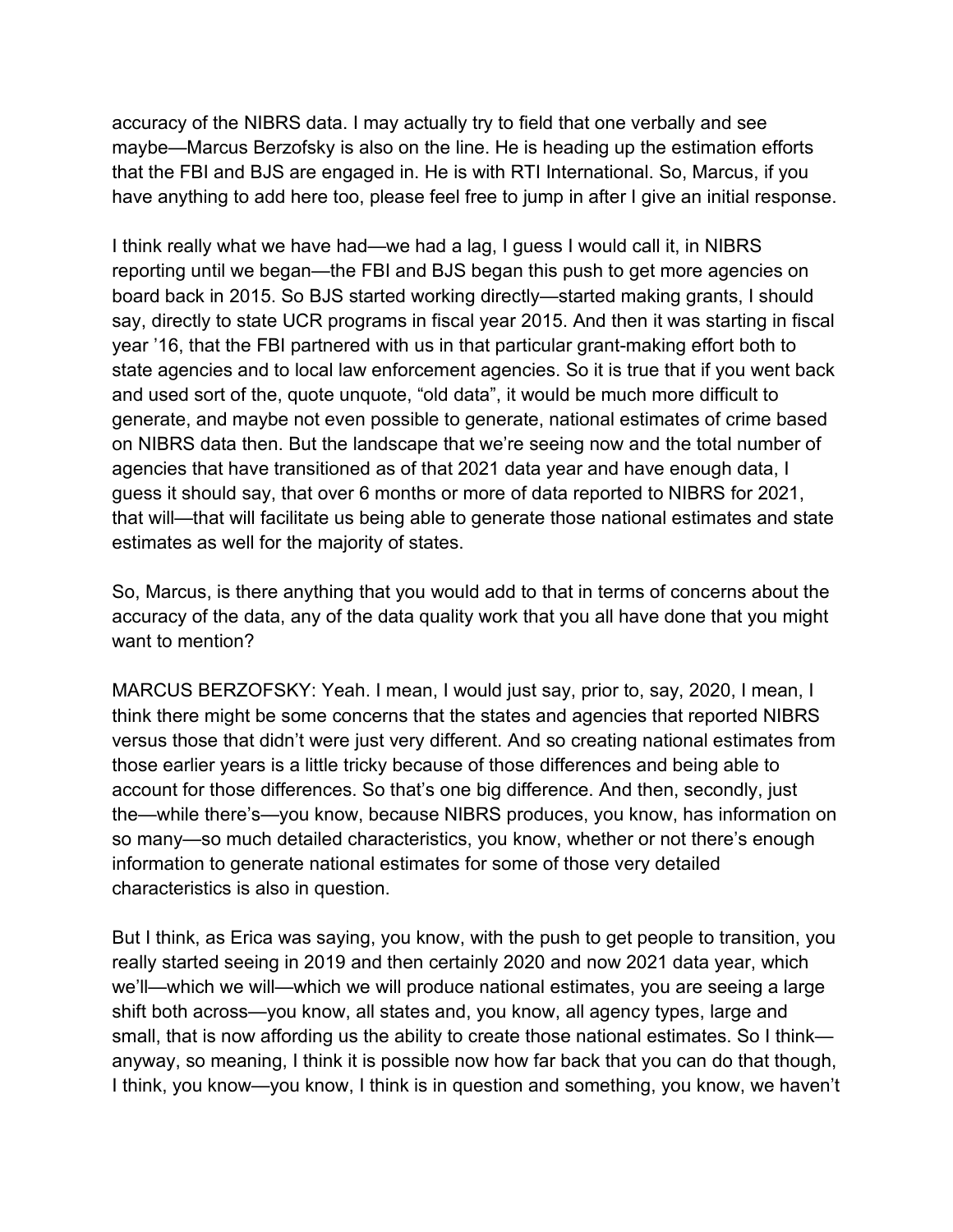what I would call representative national estimates using NIBRS alone. totally delved into. But prior to 2020, I'd probably say it's a little shaky to create national,

 more than one offense in an incident, so I think this was teed up as Kim was presenting, matter. That agencies are only allowed to report the most serious felony offense in an incident in a different way?" Kim, did you want to speak to that, you know, especially ERICA SMITH: Thanks, Marcus. Another question came in about the ability to report on the findings from the BJS work on multiple-offense incidents. There was a mention that in Georgia, the Georgia—I'm not sure if it's the Georgia state specification or if it's something different, but I've—ultimately, I think that that distinction may not necessarily incident. Only one, even when there are multiple and equally serious offenses. So the question was, "Does that skew the data for Georgia compared to data from other states that allow reporting of the multiple-offense incidents in a—or multiple offenses in an specifically related to the findings from the MOI report regarding the number—the percentage of cases, incidents that involve multiple Part I offenses?

 KIMBERLY MARTIN: Uh-hmm. Yes. If I—if I—some of it broke up a little bit during the—because of my internet, but if I understand the question correctly, Georgia is not— Erica, this is the part where I—I kind of—you broke up a little bit for me. So Georgia is—

ERICA SMITH: Sure.

KIMBERLY MARTIN: —recording the number of offenses in an incident differently?

ERICA SMITH: Yes. So the information in the Q&A indicated that Georgia only allows agencies to report the most serious felony even when there are multiple and equally serious felony offenses in an incident.

 KIMBERLY MARTIN: Wow. Okay. So I will let Drema speak to one part of that. I'll let how that should be handled. From a statistical standpoint on the BJS side, the most I we've continued to look at this issue. I have, since 2016—has shown no real growth in what we would call serious crime is defined by the Part I offense. It's using the old summary role. Drema speak to you what that means in terms of the FBI's technical specifications for could say is, you know, from the MOI—I shouldn't keep saying MOI. MOI simply stands for multiple-offense incidents. Our analysis of multiple-offense incidents from—and the number of incidents we have where there's more than one, you know, violent crime that occurred. It's about 1% of all incidents have an additional co-occurring serious—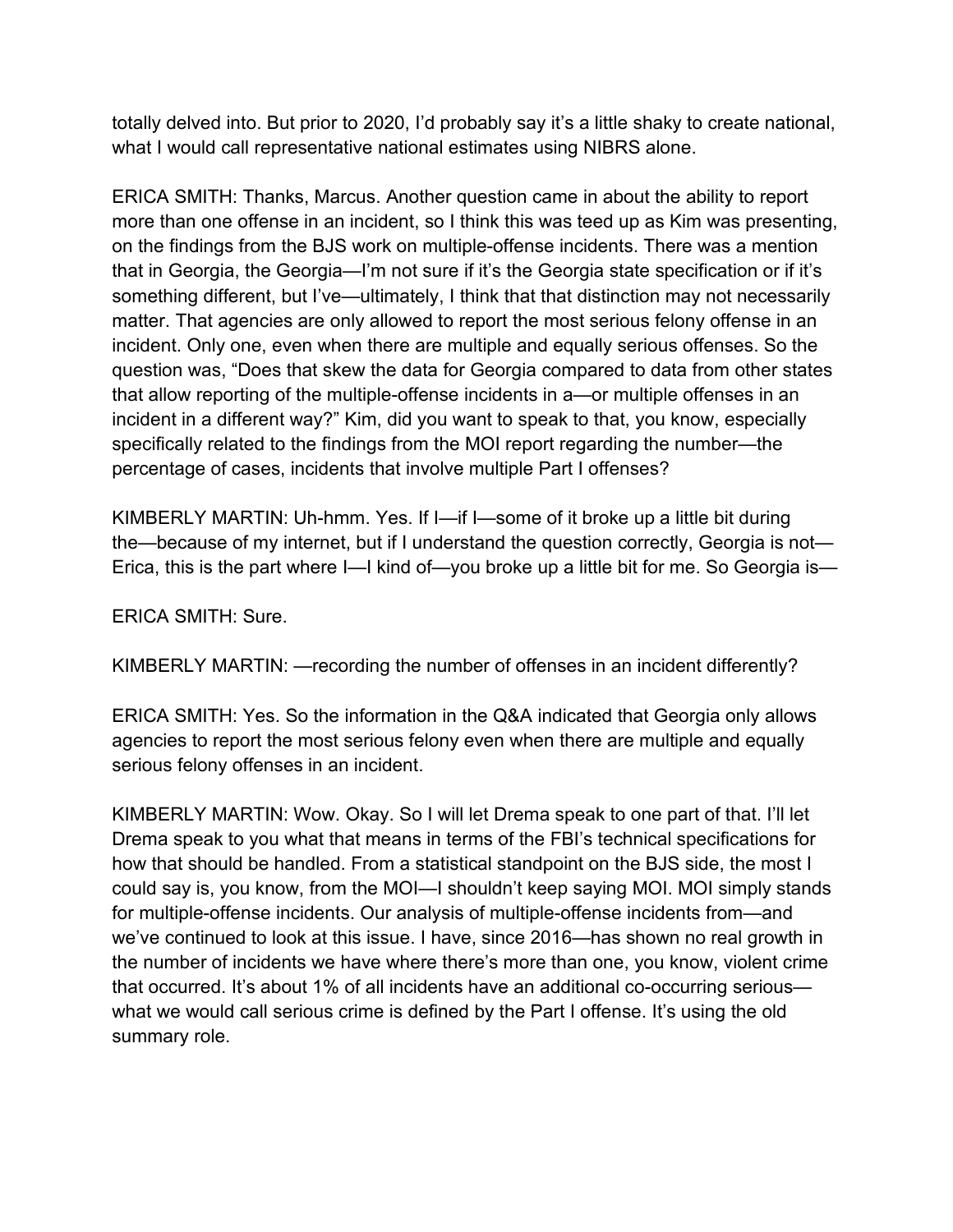Only about 1% of, I think, around six million incidents had more than one Part I crime, so it's pretty rare. But that is only as reliable a statistic as—I mean, I don't know of any data says, and the data that I have looked at does not indicate that there are a other states that are recording their incidents that way. But I can tell you simply what the significant portion of incidents that have multiple serious violent crimes. Most MOI incidents are against one victim, not more than one victim, and it's a serious crime coupled with something else. So it could be like a robbery and possession of maybe drugs or drug paraphernalia, something like that. That is what I see in the data. I mean, in terms of how Georgia is doing that—I would like to put that piece of it to Drema, if that's okay. Drema, can you speak to that a little bit in terms of how Georgia is coding their incidents?

 the hierarchy where they only want the most serious offense reported, and that's not how NIBRS is structured. We allow up to 10 offenses per incident. We would not want a state to use that hierarchy any longer. The beauty of NIBRS is that you get all of that DREMA FOUCH: I can. And it appears from this question that Georgia is still applying detail within that incident, and if there's multiple offenses, whether they be the more serious or the lesser serious crimes, we want to know about those. So it sounds as though Georgia may not have built their NIBRS to comply with the federal technical specification.

 Q&A, for sure, so we can understand a little bit more about what's going on and what those verbally too. ERICA SMITH: Then, just to be clear, I believe that I asked the requestor, and that was Stacy. I asked her to follow up directly with me. So I will loop you guys in too when we have that conversation. So that was a good piece of information to have included in the the impact might be. There were some questions that came in right there at the end that I did not get an opportunity to respond to in the Q&A box, so we'll go ahead and do

 I think, several different formats as well. But the statement in the Q&A is—the request I than a single agency can build." That's absolutely a hundred percent the case. So there is a request, I think it actually looks like, relative to the dashboard work that is being done. And I think this would also apply too—we didn't—we didn't speak about it, but the FBI also has their Crime Data Explorer, which offers a number different ways to not only visualize the data and interact with it, but then also to download data directly in, think, "In addition to the dashboards and data visuals, the hope is that we will prioritize making the data available and flexible in usable ways, such as via APIs." And then there's, you know, an example of that. "The Census Bureau APIs have demonstrated the value in making those data available to third-party developers to build even more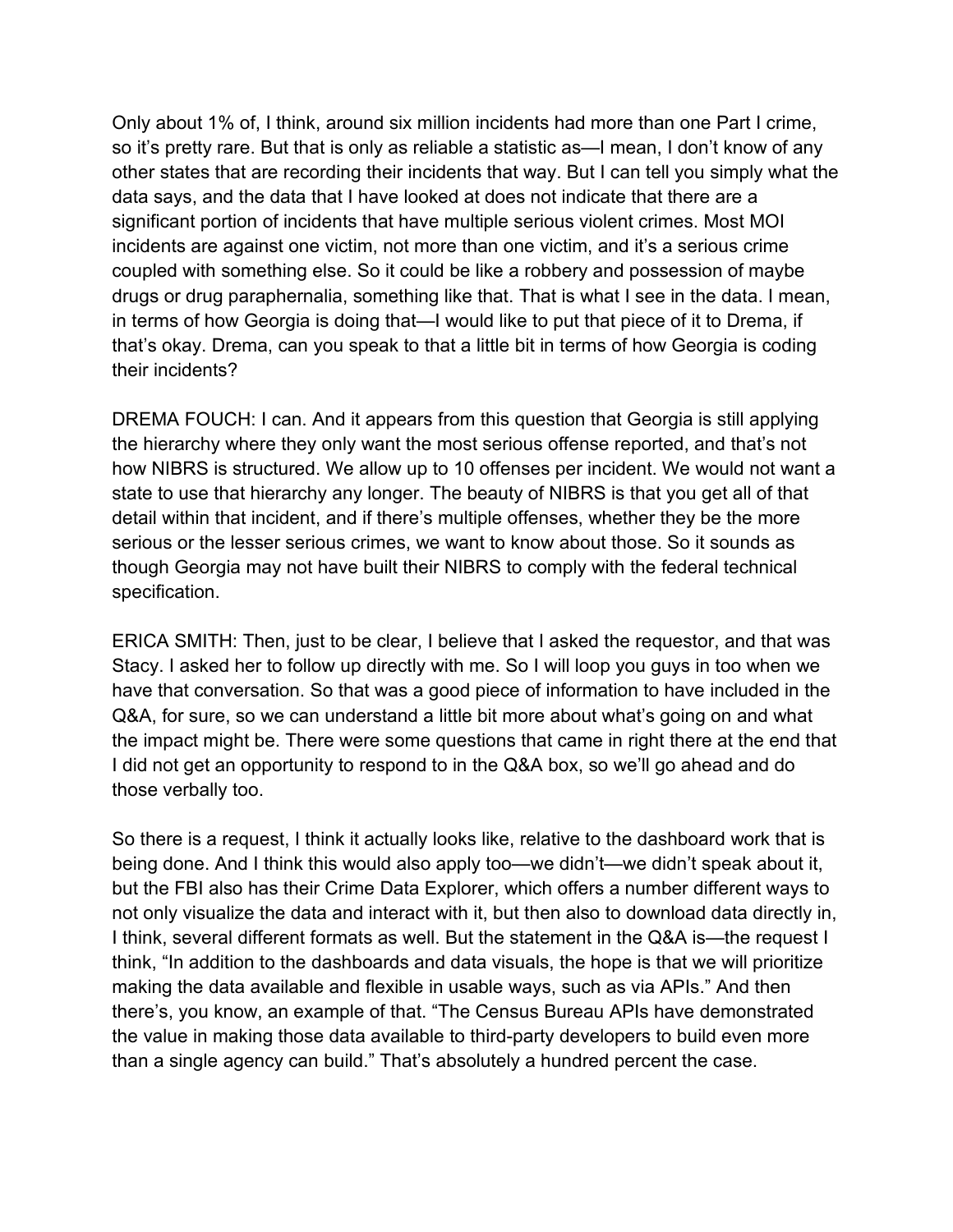It is a big effort at BJS to put out a dashboard that is conceptualized to be quite as systematically build that structure out with the support of others at BJS and within the able to customize data files and download them. There'll be API access to the data. And would make available that way. I just like to really—how—what Kim has been working on over the last couple of years. robust as the one that Kim has been working on for the last couple of years because we have historically not had a data infrastructure that supported it, and so she's had to Office of Justice Programs. So that's been a little bit of a delay, I would say, in actually bringing it out to the public. But we think that we're just about on the cusp of that, which is really great. And there definitely will be places in the dashboard where you would be there might—I would guess there would actually be multiple cuts of the data that we

 developers to actually be able to take the data and work with it. That's a little bit your own on-the-fly data analyses and then also ensuring that there was a way to get which are the NIBRS extract files. So a lot of that is a—it is—I do realize I say it's several months. So hopefully that is helpful. We're also looking at hosting, in some form or fashion, different data challenges for separate from the dashboard, but there's a lot that is forthcoming within this platform. And especially for researchers. We were—Kim was really keen on ensuring that there was a custom crosstabulation component to the dashboard where you could do some of access to the research files that we had developed for years and years and years, forthcoming still, but it really is forthcoming, imminently forthcoming, within the next

 clearances to specific incidents and victims. Do the clearance data indicate what the ultimate charge ended up being, for example, a human trafficking charge and arrest You've done a lot of work looking at the clearance data in the files. There's a question also from Bailey. "You mentioned the ability to link arrest and might end up being cleared as pimping or pandering?" Kim, would you like to take that?

 or not that marries up with the original offense? Is that correct? KIMBERLY MARTIN: I mean, it's tied to the arrest charge. Whatever that final—I'm sorry. Whatever the—so the question is about what they were arrested for and whether

ERICA SMITH: Yeah. Yep.

 whatever that final offense is. This is the part that's so difficult, right? Everything that happens at that local level makes its way up to the federal level. And if I'm being very KIMBERLY MARTIN: I mean, we use the offense that is reported by the agency, honest, there's so much at the federal level that we just don't see. So, I mean, I will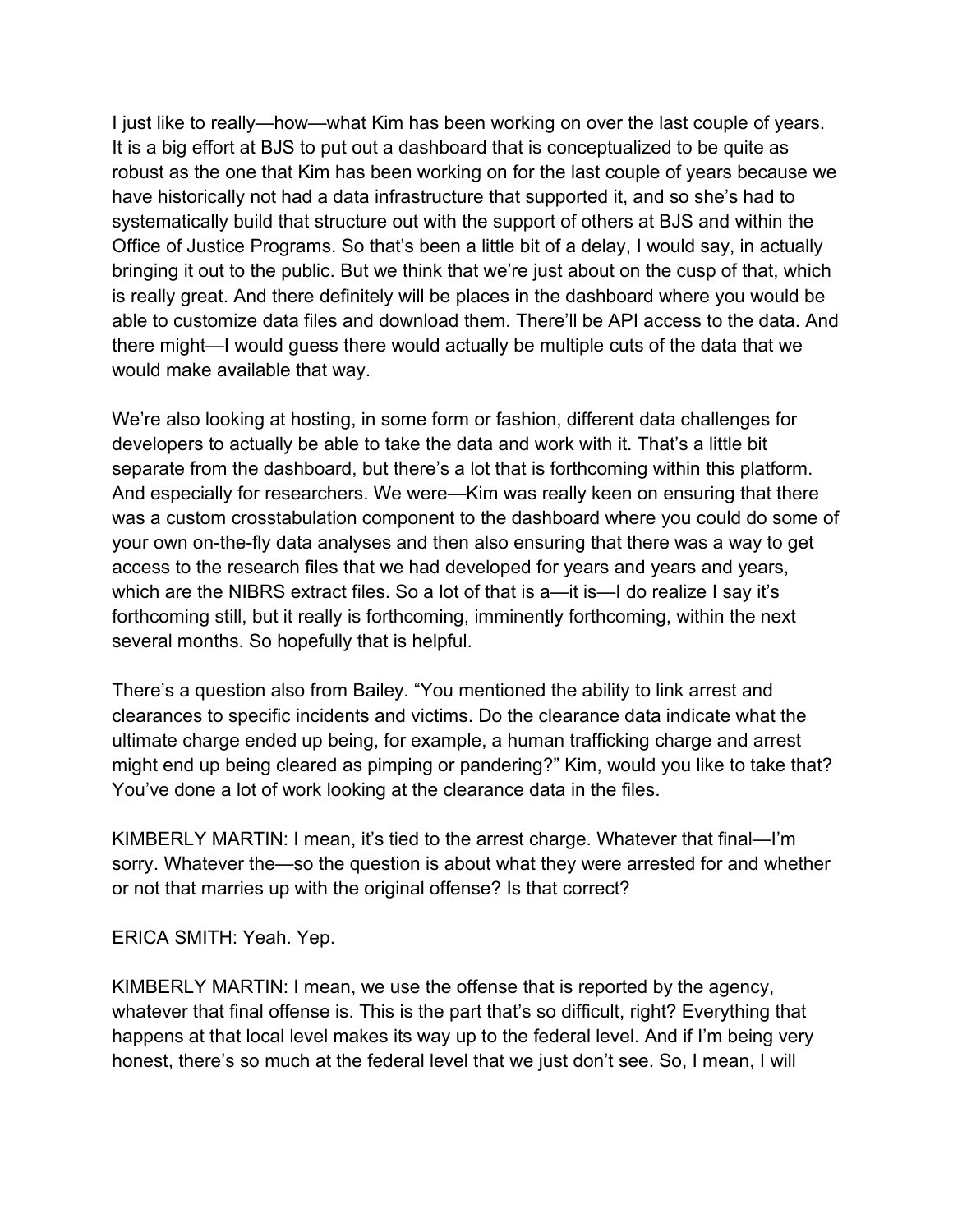figure out those types of questions. readily admit that I have to reach out to my state—my state stakeholder sometimes to

 with that arrest outcome. And so if those two differ, I guess is that the question, which At the federal level, we take the data as it's reported by the agency for that incident, which they can update. The question is, do they, right? And we link that to the ultimate arrest outcome and that there is a—I won't say charge. There's an offense associated one do we go with or how do we account for if they change at all? I don't know how to account if they change at all, unless that record gets updated, which does happen.

ERICA SMITH: Yeah. And if I could add on to that too, I think that—there's two things I would add that. If the clearance is something other than an arrest, we would not—there would be no additional information. We would be forced to make an assumption that the

clearance, an exceptional clearance, applies to the original offense in the incident filed.<br>And then the second thing I would say to that too is that if we—if we end up in a times we know that if an arrest is made, then the characteristics of an arrestee are written back to the other parts of file. situation where we have a different arrest offense than what was—than the offense that was on the incident originally, I don't think that we have done an analysis like that. That would be a great idea. I don't—I think the confounding factor would be that—like a lot of often—there's often an algorithm in the system that will automatically—in a local system that will automatically overwrite any other offender information. So if you had originally that the person had—was—the offender was male. I'm just going to try to come up with something noncontroversial. But that if the offender was male and it turns out ultimately that the person who was arrested was female, that female designation is going to be

So you're not often—depending on the location, you know, and what the practices are in that jurisdiction or that state, you may not be able to see those differences. So that might have been a little bit more information than you were looking for, but we have not actually done an analysis to see if there's a difference between initial offense and arrest offense. And that might be—that's something that would be worthwhile to undertake.

DREMA FOUCH: So, Erica, can I jump in?

ERICA SMITH: Absolutely.

DREMA FOUCH: So for the NIBRS at the national level, we do not collect information on what the person is ultimately charged with. There is an arrest offense code within the incident when an arrest is made. That offense code can be different from the offense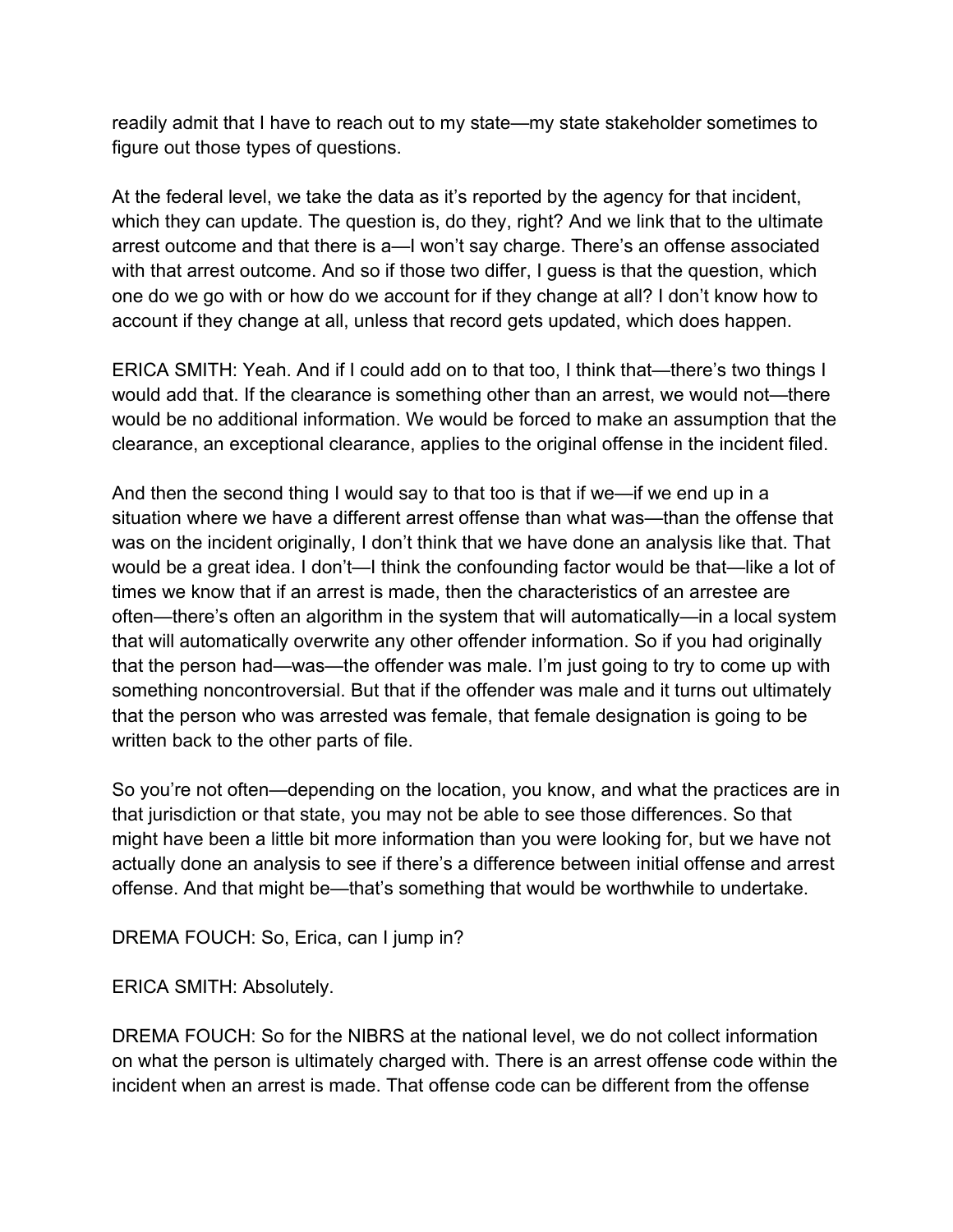reported within the incident, but ultimately what that person may be charged with in the courts, we do not collect that information, so we would not have that.

Definitely something that's of interest to both the FBI and BJS moving forward as well. ERICA SMITH: Yeah. And it's one of those things that would be great to facilitate through different means moving forward in the future, like how do we actually connect these NIBRS data then to what happens further down the line in the justice system?

 there is any program that encourages victims to report and what—how do we account belief of whether the police have the ability to solve the crime or not? There's another question here about how do we manage the so-called dark figure of crime, when a victim doesn't report a violation? And then, additionally to that, whether for any changes in the likelihood that people will report a victimization based on their

 How does that vary by the type of victimization? How does that vary by characteristics other indicators within an offense. So let me start with the first piece about the dark figure of crime. BJS maintains the National Crime Victimization Survey, which does measure both reported and unreported victimizations in the community. So we do—that survey was actually developed specifically to try to understand the dark figure of crime. How much goes unreported? of the incident, such as the relationship between the victim and the offender or where the incident took place, the severity of it, whether there were injuries? Those types of

 have special reports that we put out on certain subpopulations or different offense types. I mean, all that information is available on the BJS website. So we do maintain that information. We report all of that annually. The Department of Justice indicates that the data from the NCVS and the data from the UCR Program are the nation's two official measures of crime and that while they cannot be directly compared, they do provide, together, a much more holistic picture of crime and victimization in the country. So we do maintain that—report out on it annually. We also

 NCVS and they say they were a victim of a crime, we do ask them if they reported that did not report it to police, we ask follow-up questions about why they didn't report and I would say, regarding the third piece about whether people—whether the desire to report a victimization to the police is impacted by a victim's concern that the police won't be able to do anything about it, the NCVS data do also attempt to capture that with good details. So if a victim—if we are interviewing—if we are interviewing someone for the crime to the police or another authority. They provide that information. And then if they some other detailed information. That's also available through the reports that we—that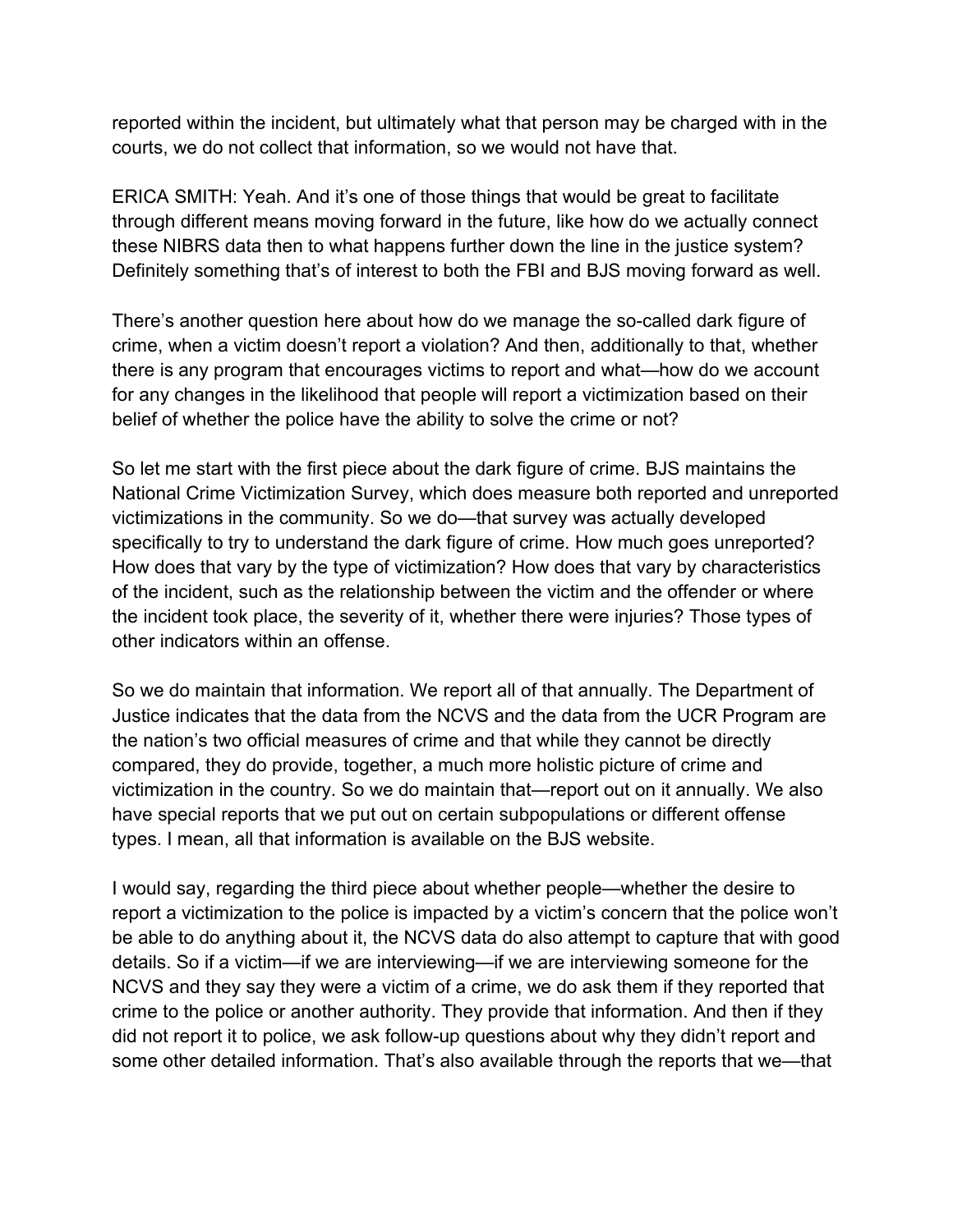very easy to find on the BJS website. we put out annually as well. So if that's a resource that folks are interested in, that's

 through typical, sort of, more traditional criminal justice venues as well as social service venues and public health agencies as well. And when it comes to programs that will encourage victims to report, I would say, we have—the federal government within the Office of Justice Programs has a pretty robust infrastructure set up to try to facilitate that reporting and the providing of services out to victims of crime across multiple different types and within multiple different fields, both

 on Violence Against Women also does have a large program set up for all kinds of elder abuse victims, but then they have other programs as well. So I would encourage because they do have a lot to offer. Most of those programs are run through the Office for Victims of Crime, but the Office victims of crime. They have some targeted directly for domestic violence victims and folks, if you're interested in that, to check out the resources from those agencies

 address any uncertainty due to missing and imputed data? Could I turn that over to Marcus, this one might be for you. There's a question about how will NIBRS estimates you?

 MARCUS BERZOFSKY: Sure. Sure. Yeah. That's a great question and definitely we're NIBRS only, at least until we reach that higher level, there is uncertainty, as the question, you know, indicates. something we'll be talking about on Thursday's presentation, if you're able to make that one. But the short answer is, we're going to be including confidence intervals in the estimates. So, today, when you see UCR estimates, they're the counts and percentages and rates and they're just—those numbers are just put out there by themselves. And that's okay in today's world because between both NIBRS reporters and summary reporters, there was such a high coverage rate of reporting that there really was no uncertainty in those estimates and those counts. But when—now—you know, now that

 So I agree with that. So what we're going to do is, we are developing an approach to know, the lower coverage rate and the uncertainty that that causes. So we'll talk about more of this on Thursday though, but that's—the short answer is still, well, every estimate will have a confidence interval to go along with it. include confidence intervals around each estimate that a person can then have to understand the range in which we think the estimate might actually be because we're because we cannot give an exact answer because of the lack of—the lack of—you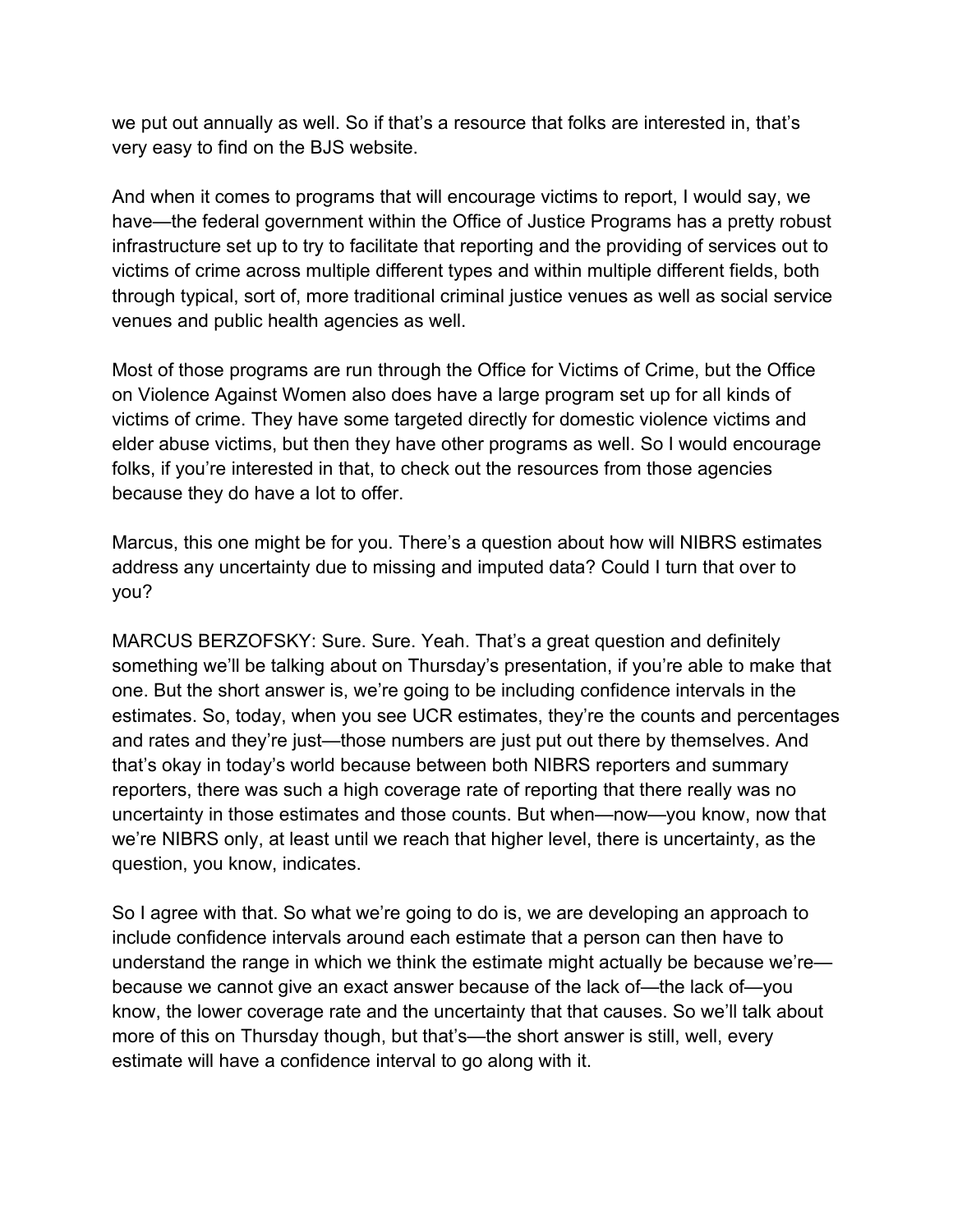ERICA SMITH: Thank you, Marcus. We have a question from Jim Lynch. "What is going on with rate denominators?" So, Marcus, I might throw that one back to you too and also give a plug for the Thursday session, where you're going to be talking much more about the population data that we're going to be using. But if you want to give a little teaser for that, if you wouldn't mind, that would be great.

 MARCUS BERZOFSKY: Well, I mean, I'm not sure I understand. So for rate denominators. So that's the question, "What is going on with rate denominators?"

ERICA SMITH: Yeah. I think it's basically about what population data are we going to use? Hopefully, I'm getting that right.

MARCUS BERZOFSKY: Yeah.

ERICA SMITH: And then maybe just a little bit about some of those subpopulations of agencies like the tribal and the university agencies and things like that.

 MARCUS BERZOFSKY: Okay. Sure. So the FBI has always provided population-level you're including in your estimate and then build that up. data at the law—for each law enforcement agency. And going forward, we're going to continue—we're going to build on what was done by the FBI and enhance it so that rates can be calculated. So a rate, for anyone that doesn't know, is when you see something like there are a hundred robberies per a hundred thousand persons in the population. So that is a rate. And to get that rate, though, you have to know how many—you know, what the population served is for each law enforcement agency that

 in the past. So that's similar to what the FBI has done in the past. But we're now going you know, in terms of their race, their sex, and their ethnic—their age. And so we're now and race as well so that we can create rates by those different characteristics as well. So we are doing that with the new estimations—estimates that we'll be producing for 2021. And we're starting with Census data—so it's all coming from official statistics from the U.S. Census Bureau—that we have allocated to each of the agencies, you know, based on the geographic information provided by the Census Bureau. We're then because we're switching to NIBRS, we're then going to enhance what the FBI has done to enhance it because NIBRS has all these characteristics about victims and offenders, appending on—we're now breaking those population characteristics down by age, sex,

and race as well so that we can create rates by those different characteristics as well.<br>So all that information is coming from the U.S. Census Bureau, and we're—it takes a lot of work because law enforcement agency geographies are not simple things to map out. But we're allocating those to the agencies and breaking them down, and then as we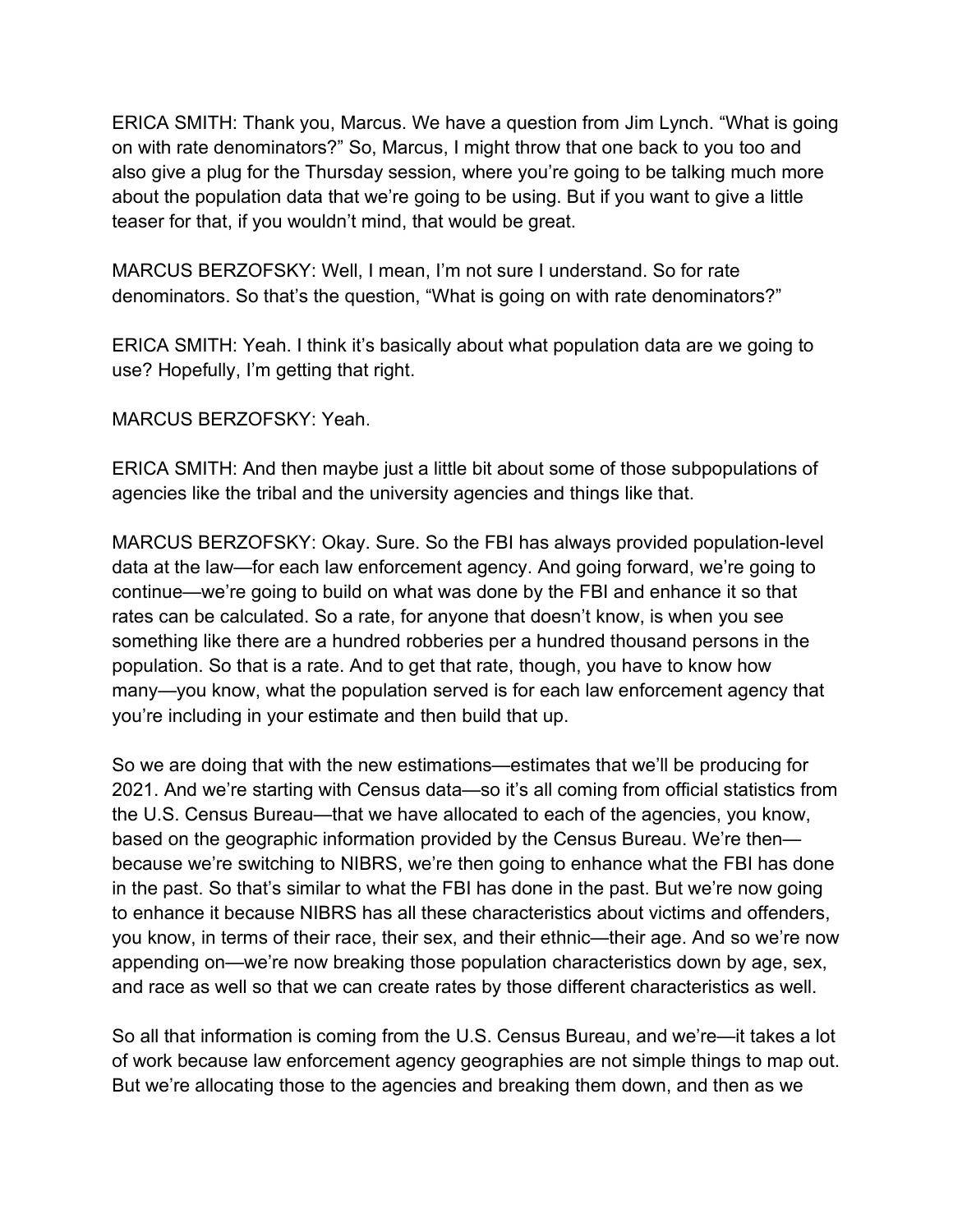aggregate population counts that are then used when calculating a rate itself. build up to either a state level or national level or region, we're building up to get those

In addition to that, we're also starting to look at, as Erica said, special-purpose agencies. So these are things like universities and tribal agencies. These are agencies that, in the past, were called zero-population agencies because they overlapped with the general-purpose agency and we didn't—and there's a desire not to double-count a person in the population. We're also coming up with population totals. We're able certainly for universities. We can do this for universities. We're able to—we're able to and then we can not double-count people, but then the system will create—can still create rates for some of those special-purpose agencies as well. So we're working on that for something that'll be part of the 2021 estimates as well, now that we're switching to NIBRS.

ERICA SMITH: Thank you, Marcus. I appreciate that.

KIMBERLY MARTIN: Hey, Marcus, just a—okay, Erica, just to piggyback on—

ERICA SMITH: Yeah. Go ahead.

KIMBRLY MARTIN: —what Marcus said—and I don't know—

ERICA SMITH: Sure.

 assault one and the robbery one that we're working on right now, those all come—those we're, you know, changing our victim type sometimes. KIMBERLY MARTIN: Marcus, you may have—I don't think he mentioned this, but if you're wondering how we're calculating rates for the online reports, like the sexual subpopulations, they come from the Census' annual population estimates program. And we can get that data down all the way to the—you know, the city, the county, the state, if that answers questions about the reports. The denominators for rates will change if

 you know, what we could do in terms of creating a more granular denominator for those types of robberies. And what that would do is that would remove about 10% of all robberies from any kind of rate that we would calculate for persons. So you have that So for robbery, we—you know, 10% of our victims for robbery were not persons. They were—they were coded as businesses or financial institutions. And we are trying to see, flexibility, and then the question is just deciding, you know, how to approach it and just being as transparent as possible in the reports about how we do calculate those rates and if we do change the denominator. And so that'll be, you know, something that we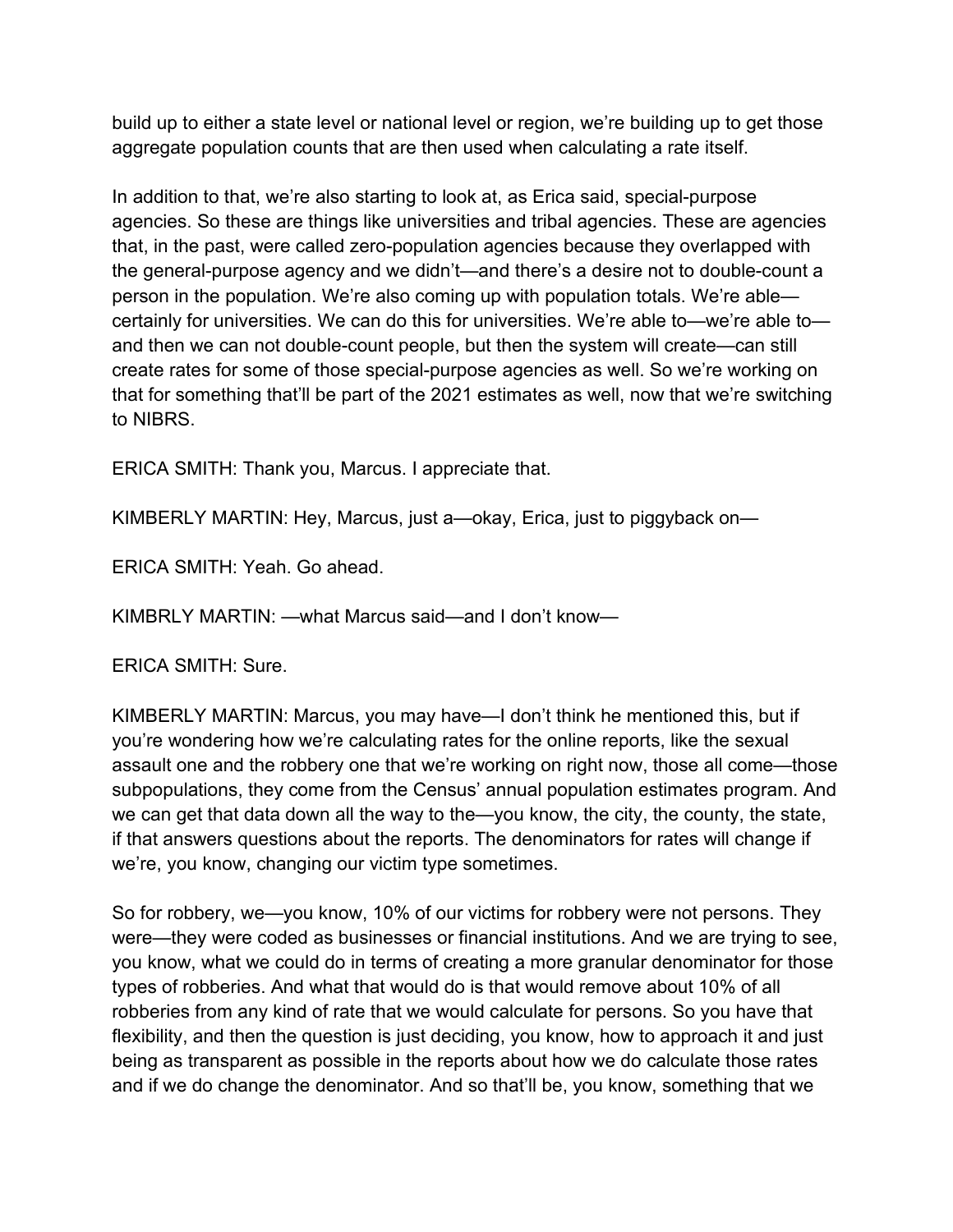make very clear on our robbery report, how we calculate our rates throughout that report. I just wanted to—

 asked or not. So, hopefully, I get close. But if anyone needs to follow up on any of these phone or whatever. ERICA SMITH: Thanks and—no, I appreciate that. That's a good addition too. So I think we might have time for a couple more questions. One is about how is polyvictimization documented? So I don't know if I'm going to answer the question that's actually being things afterwards, feel free to get in touch. I'm happy to field any questions via email or

phone or whatever.<br>But in terms of polyvictimization, so one of the things that—one of the features of times. NIBRS is that it is incident-based. So we do—we should—other than maybe in Georgia we've discovered today, we should be able to—we should be able to know whether there was more than one offense that occurred against an individual victim within a crime incident. One thing that we cannot do with the NIBRS data the way that it's set up right now is determine if one particular victim was a victim of a crime incident at different

times.<br>So, for instance, we cannot say there was a victimization on the second of the month prevalence—estimates of prevalence of different types of offenses. So hopefully that feel free to follow up with me. and the same victim was also—experienced another victimization on the twentieth of the month. We would not know that that victim was the same person. So that is one of the—so we can't calculate prevalence estimates, for instance—for instance, based on the NIBRS data. So that is one place where we really do then rely on data from the National Crime Victimization Survey to provide us additional insight into those helps. And, again, if I didn't quite meet the mark on the question that was being asked,

short answer would be yes with a lot of caveats around that. The next question here is about whether the offense—if there is an offense classification error at the initial level, that reporting stage where local agencies are making the classification, then does that error remain in the file? Drema, I might—I might want you to hop in here too to talk a bit about the business rules and some of the other outlier and error checks that go on within the system, the automated system on the FBI side. But the one thing I would say initially about that too is that—I guess the

 you—the data are put into a record management system at the local level, that should So there are a number of points in the process where the data are reported—you know, have a number of different checks that are specified by the FBI as technical specifications for NIBRS or the state's technical specifications for their incident-based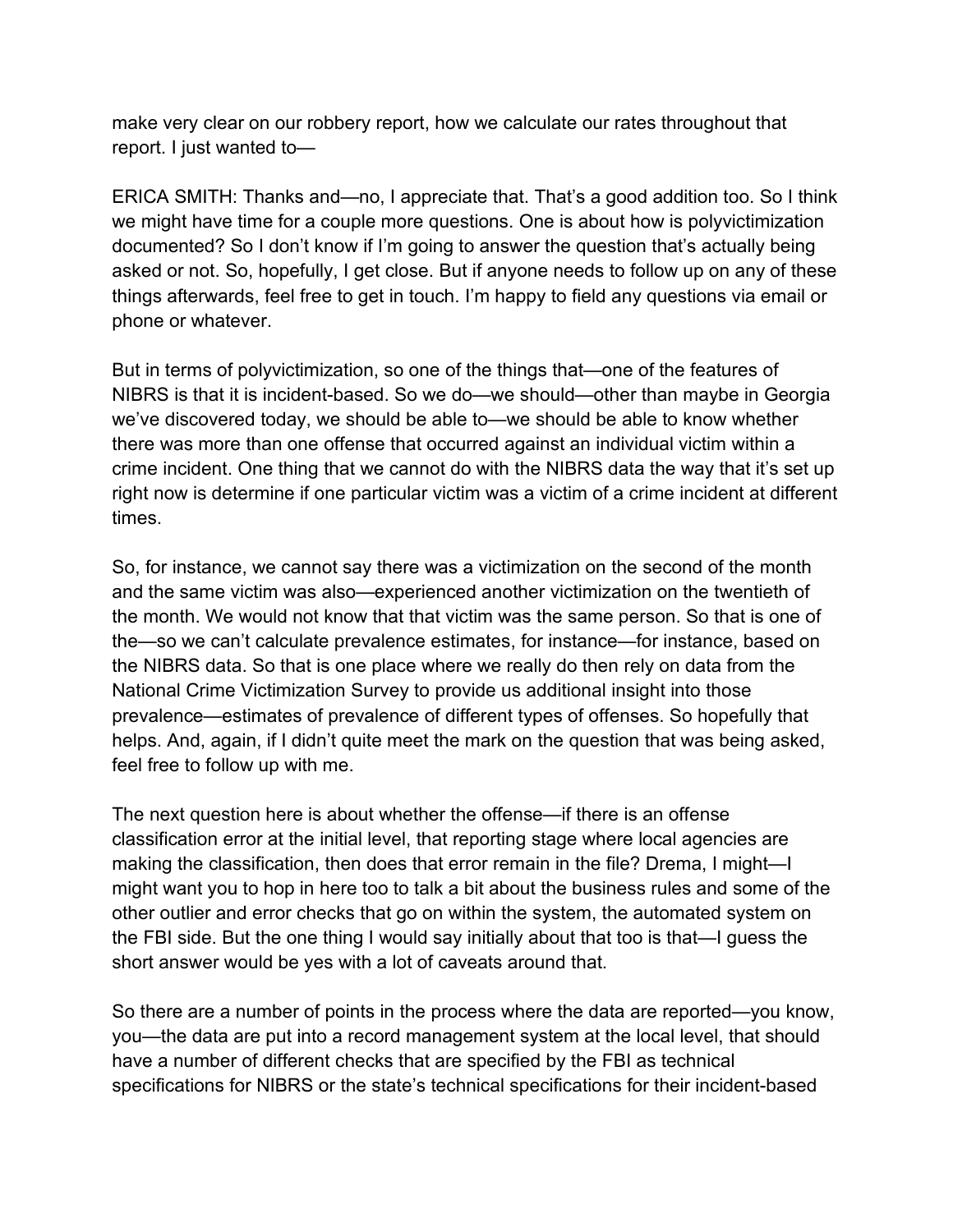number of things that—you know, are sort of checkpoints along the way at the local program, there's a similar set of checks that go on there to look for these outliers and reporting program. That should be programmed into the system, and there are a number of bells that will go off if—you know, warnings and errors that will be triggered if the classification doesn't match certain other criteria in the record. So there are a level. And then when it goes—when those data are pulled together and the incidents are aggregated and sent up to the state agency, to the state Uniform Crime Reporting

problems in the individual records and send those things back to the local agency to fix.<br>And then the third layer is that more of that happens within the FBI program too. So, And then the third layer is that more of that happens within the FBI program too. So, Drema, do you want to mention a little bit about that, if you would?

 delete for that original incident, if it's already made it to the state and on to the FBI, DREMA FOUCH: Yes. So they're asking if, initially, they reported one offense and then realized in the course of their investigation that they had misclassified. If they submit a that—they can delete that incident out and resubmit it with the correct offense or offenses reported, and that should take care of eliminating that misclassification that was initially reported.

ERICA SMITH: Thanks, Drema.

DREMA FOUCH: Uh-hmm.

 to all the questions. And I know—well, maybe. Goodness. There's two more in here. So maybe I can quickly do those. ERICA SMITH: Great. And I think with that, we might have to sign off. I know I didn't get

 Program are not really in the business of encouraging reporting in that way, but there So one question comes from Susan. The question is, "What is being done to encourage state and local agencies to report hate crime incidents that would also be an incident of domestic terrorism or domestic violent extremism?" I might have to follow up with you on that. I believe—you know, so a lot of the times, we're not—the BJS and the FBI UCR are a lot of resources available to support agencies as they work to better report crimes,

be much more specific, and, you know, make those uniform as well across jurisdictions.<br>So I did provide another response about hate crime reporting to a different question in is what I'm guessing would be best for this. the set, but it's the nexus with violent extremism I'm not a hundred percent certain about. So maybe we can follow up on that separately with some resources from the FBI